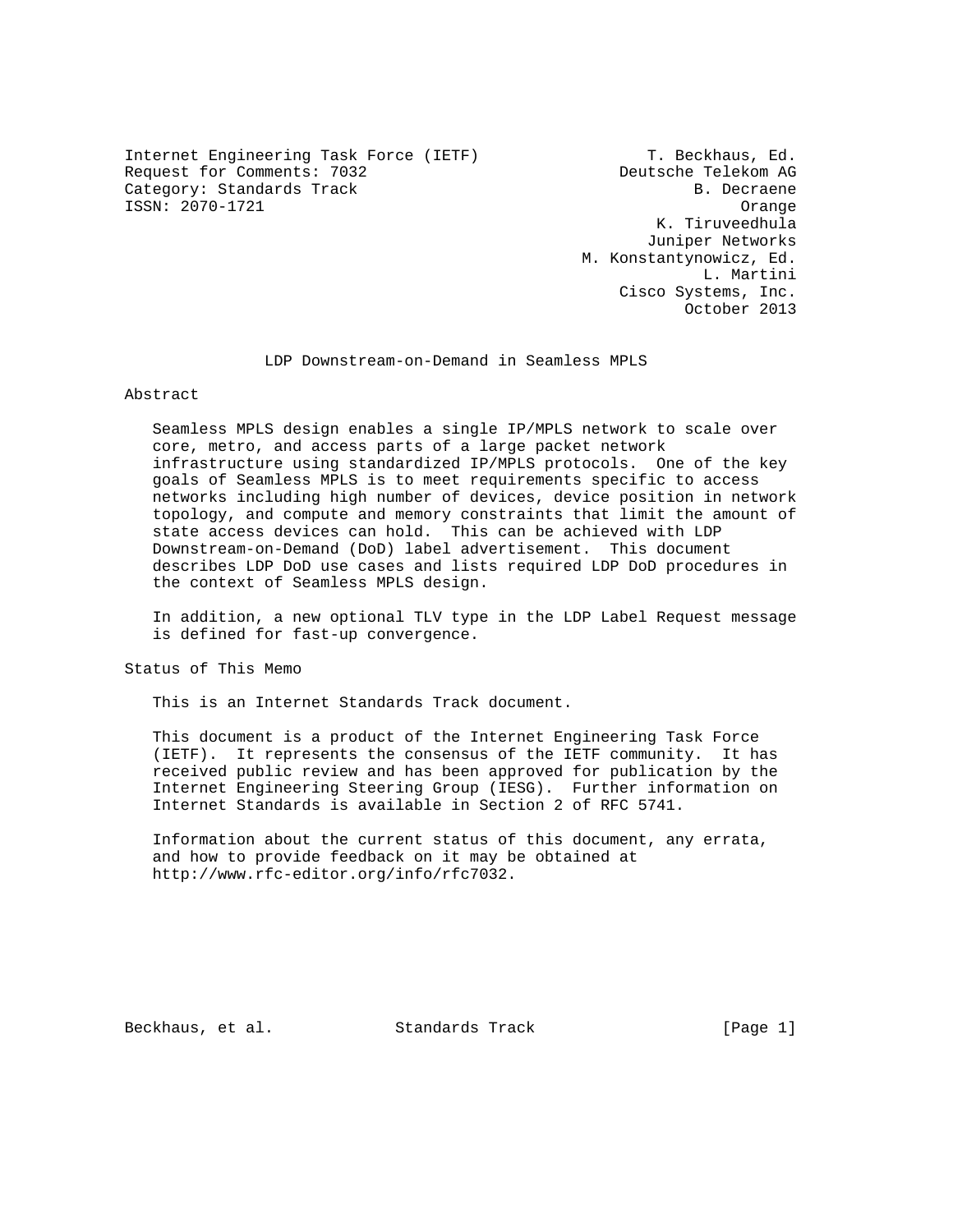## Copyright Notice

 Copyright (c) 2013 IETF Trust and the persons identified as the document authors. All rights reserved.

 This document is subject to BCP 78 and the IETF Trust's Legal Provisions Relating to IETF Documents

 (http://trustee.ietf.org/license-info) in effect on the date of publication of this document. Please review these documents carefully, as they describe your rights and restrictions with respect to this document. Code Components extracted from this document must include Simplified BSD License text as described in Section 4.e of the Trust Legal Provisions and are provided without warranty as described in the Simplified BSD License.

Beckhaus, et al. Standards Track [Page 2]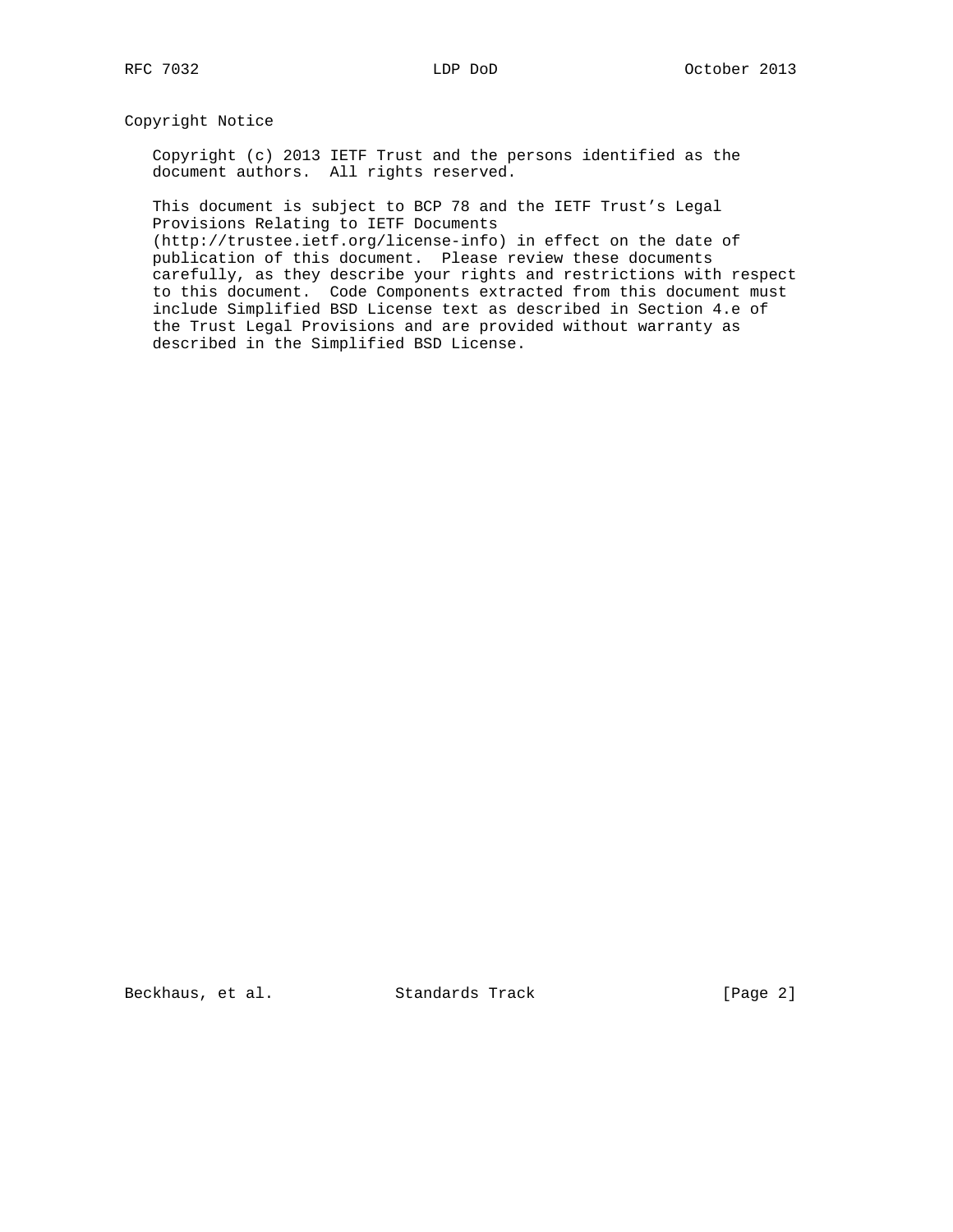Table of Contents

|  | 2.2. Access Topologies with Access IGP 10                  |
|--|------------------------------------------------------------|
|  |                                                            |
|  |                                                            |
|  | 3.1.1. AN with Static Routing 12                           |
|  |                                                            |
|  | 3.2. Service Provisioning and Activation 14                |
|  | 3.3. Service Changes and Decommissioning 16                |
|  |                                                            |
|  |                                                            |
|  |                                                            |
|  |                                                            |
|  | 3.5.3. AN/AGN Link Failure 19                              |
|  |                                                            |
|  | 3.5.5. AGN Network-Side Reachability Failure 20            |
|  |                                                            |
|  | 4.1. LDP Label Distribution Control and Retention Modes 21 |
|  | 4.2. LDP DoD Session Negotiation 23                        |
|  |                                                            |
|  |                                                            |
|  | 4.3.2. Label Request Retry 24                              |
|  |                                                            |
|  |                                                            |
|  |                                                            |
|  | 5. LDP Extension for LDP DoD Fast-Up Convergence 27        |
|  |                                                            |
|  |                                                            |
|  |                                                            |
|  | 7.1. LDP DoD Native Security Properties 30                 |
|  |                                                            |
|  |                                                            |
|  |                                                            |
|  |                                                            |
|  |                                                            |
|  |                                                            |
|  |                                                            |

Beckhaus, et al. Standards Track [Page 3]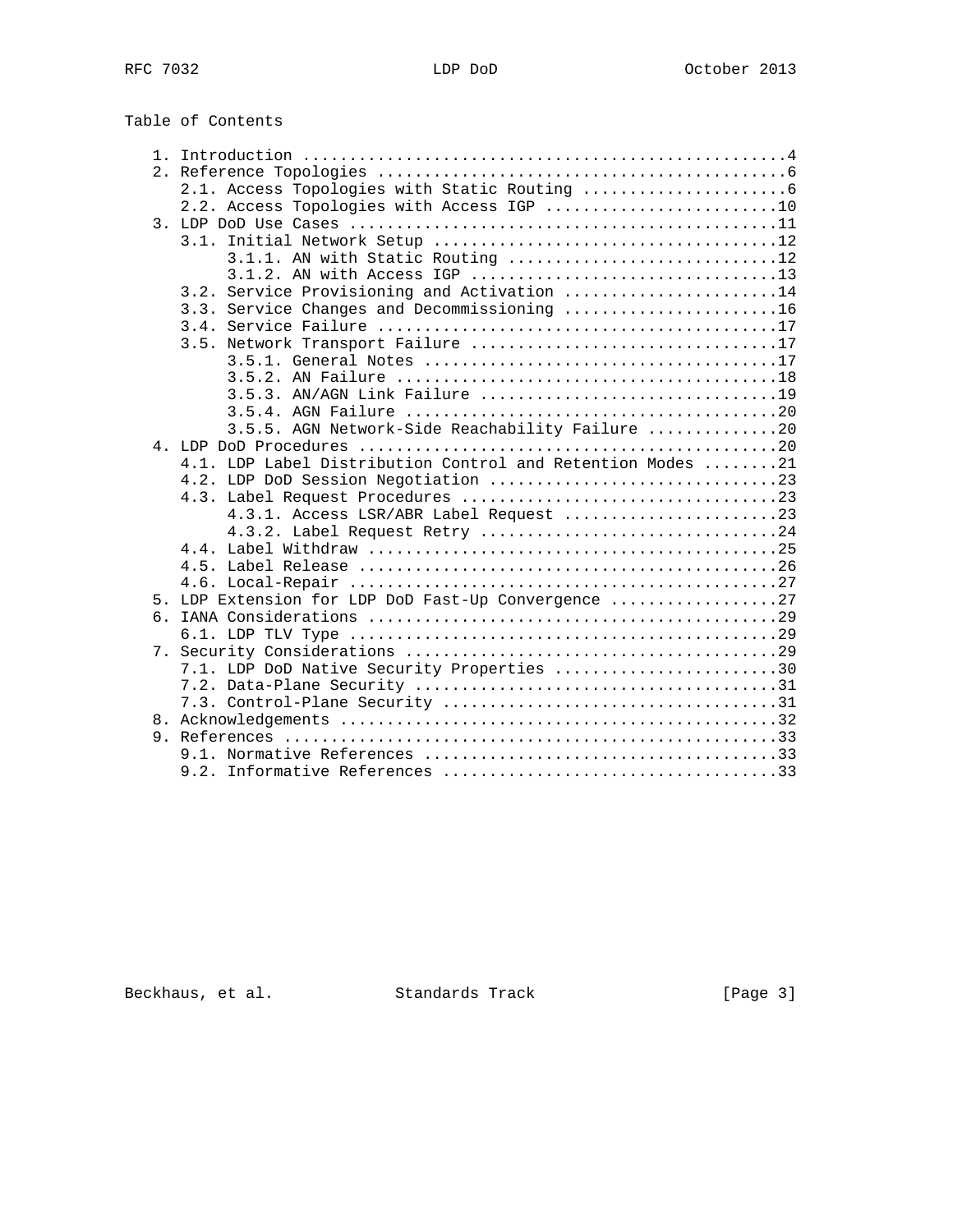# 1. Introduction

 Seamless MPLS design [SEAMLESS-MPLS] enables a single IP/MPLS network to scale over core, metro, and access parts of a large packet network infrastructure using standardized IP/MPLS protocols. One of the key goals of Seamless MPLS is to meet requirements specific to access including high number of devices, device position in network topology, and compute and memory constraints that limit the amount of state access devices can hold.

 In general, MPLS Label Switching Routers (LSRs) implement either LDP or RSVP for MPLS label distribution.

 The focus of this document is on LDP, as Seamless MPLS design does not include a requirement for general-purpose explicit traffic engineering and bandwidth reservation. This document concentrates on the unicast connectivity only. Multicast connectivity is a subject for further study.

 In Seamless MPLS design [SEAMLESS-MPLS], IP/MPLS protocol optimization is possible due to relatively simple access network topologies. Examples of such topologies involving access nodes (ANs) and aggregation nodes (AGNs) include:

- a. A single AN homed to a single AGN.
- b. A single AN dual-homed to two AGNs.
- c. Multiple ANs daisy-chained via a hub-AN to a single AGN.
- d. Multiple ANs daisy-chained via a hub-AN to two AGNs.
- e. Two ANs dual-homed to two AGNs.
- f. Multiple ANs chained in a ring and dual-homed to two AGNs.

 The amount of IP Routing Information Base (RIB) and Forwarding Information Base (FIB) state on ANs can be easily controlled in the listed access topologies by using simple IP routing configuration with either static routes or dedicated access IGP. Note that in all of the above topologies, AGNs act as the access area border routers (access ABRs) connecting the access topology to the rest of the network. Hence, in many cases, it is sufficient for ANs to have a default route pointing towards AGNs in order to achieve complete network connectivity from ANs to the network.

Beckhaus, et al. Standards Track [Page 4]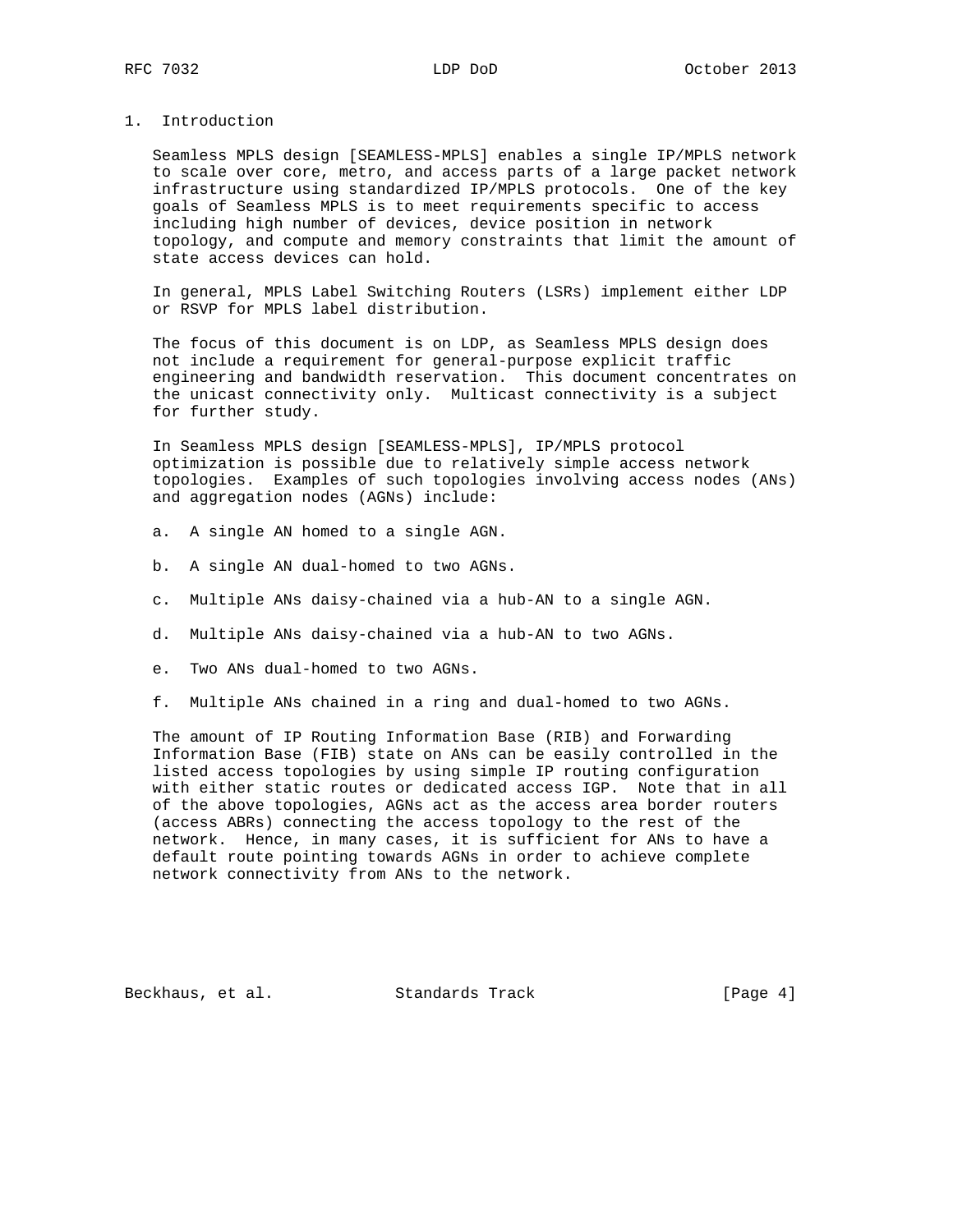However, the amount of MPLS forwarding state requires additional consideration. In general, MPLS routers implement LDP Downstream Unsolicited (LDP DU) label advertisements [RFC5036] and advertise MPLS labels for all valid routes in their RIB tables. This is seen as an inadequate approach for ANs, which require a small subset of the total routes (and associated labels) based on the required connectivity for the provisioned services. Although filters can be applied to those LDP DU label advertisements, it is not seen as a suitable tool to facilitate any-to-any AN-driven connectivity between access and the rest of the MPLS network.

 This document describes an AN-driven "subscription model" for label distribution in the access network. The approach relies on the standard LDP DoD label advertisements as specified in [RFC5036]. LDP DoD enables on-demand label distribution ensuring that only required labels are requested, provided, and installed. Procedures described in this document are equally applicable to LDP IPv4 and IPv6 address families. For simplicity, the document provides examples based on the LDP IPv4 address family.

 The following sections describe a set of reference access topologies considered for LDP DoD usage and their associated IP routing configurations, followed by LDP DoD use cases and LDP DoD procedures in the context of Seamless MPLS design.

 The key words "MUST", "MUST NOT", "REQUIRED", "SHALL", "SHALL NOT", "SHOULD", "SHOULD NOT", "RECOMMENDED", "MAY", and "OPTIONAL" in this document are to be interpreted as described in [RFC2119].

Beckhaus, et al. Standards Track [Page 5]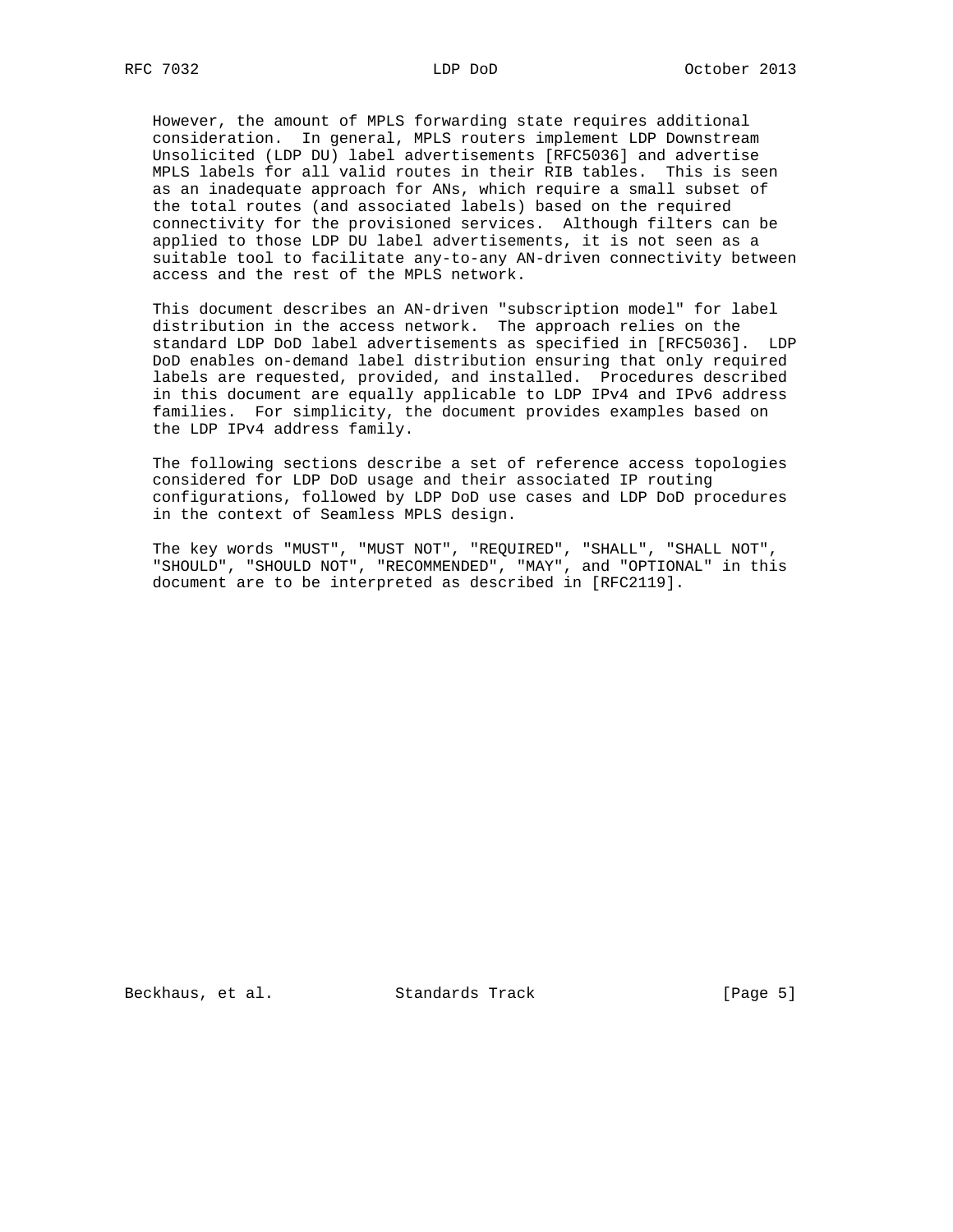## 2. Reference Topologies

 LDP DoD use cases are described in the context of a generic reference end-to-end network topology based on Seamless MPLS design [SEAMLESS-MPLS] as shown in Figure 1.

 +-------+ +-------+ +------+ +------+ ---+ AGN11 +--+ AGN21 +--+ ABR1 +--+ LSR1 +--> to LSR/AGN +--------+/ +-------+ +-------+ +------+ +------+ | Access |  $\times/$  $|\hspace{.1cm} \text{Network}|\hspace{.16cm}$  /\  $\hspace{.16cm}$  /\  $\hspace{.16cm}$  +--------+ +-------+ +-------+ +------+ +------+ \---+ AGN12 +--+ AGN22 +--+ ABR2 +--+ LSR2 +--> to LSR/AGN +-------+ +-------+ +------+ +------+ static routes or access IGP IGP area IGP area <----Access----><--Aggregation Domain--><----Core----->

<------------------------- MPLS ---------------------->

Figure 1: Seamless MPLS End-to-End Reference Network Topology

The access network is either single- or dual-homed to AGN1x, with either a single parallel link or multiple parallel links to AGN1x.

 Seamless MPLS access network topologies can range from a single- or dual-homed access node to a chain or ring of access nodes, and it can use either static routing or access IGP (IS-IS or OSPF). The following sections describe reference access topologies in more detail.

2.1. Access Topologies with Static Routing

 In most cases, access nodes connect to the rest of the network using very simple topologies. Here, static routing is sufficient to provide the required IP connectivity. The following topologies are considered for use with static routing and LDP DoD:

- a. [I1] topology a single AN homed to a single AGN.
- b. [I] topology multiple ANs daisy-chained to a single AGN.
- c. [V] topology a single AN dual-homed to two AGNs.
- d. [U2] topology two ANs dual-homed to two AGNs.
- e. [Y] topology multiple ANs daisy-chained to two AGNs.

Beckhaus, et al. Standards Track [Page 6]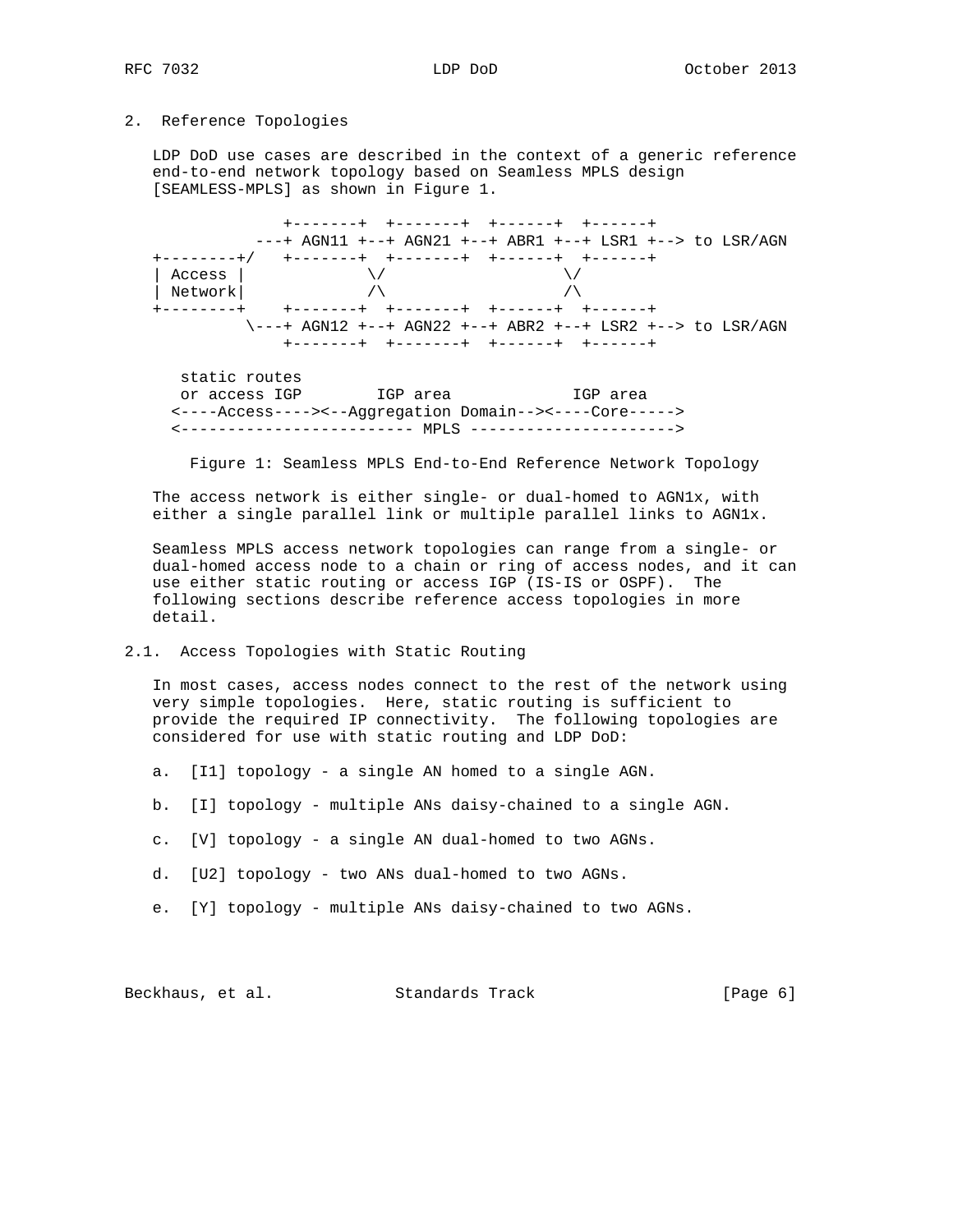The reference static routing and LDP configuration for [V] access topology is shown in Figure 2. The same static routing and LDP configuration also applies to the [I1] topology.



Figure 2: [V] Access Topology with Static Routes

 In line with the Seamless MPLS design, static routes configured on AGN1x and pointing towards the access network are redistributed in either IGP or BGP labeled IP routes [RFC3107].

Beckhaus, et al. Standards Track [Page 7]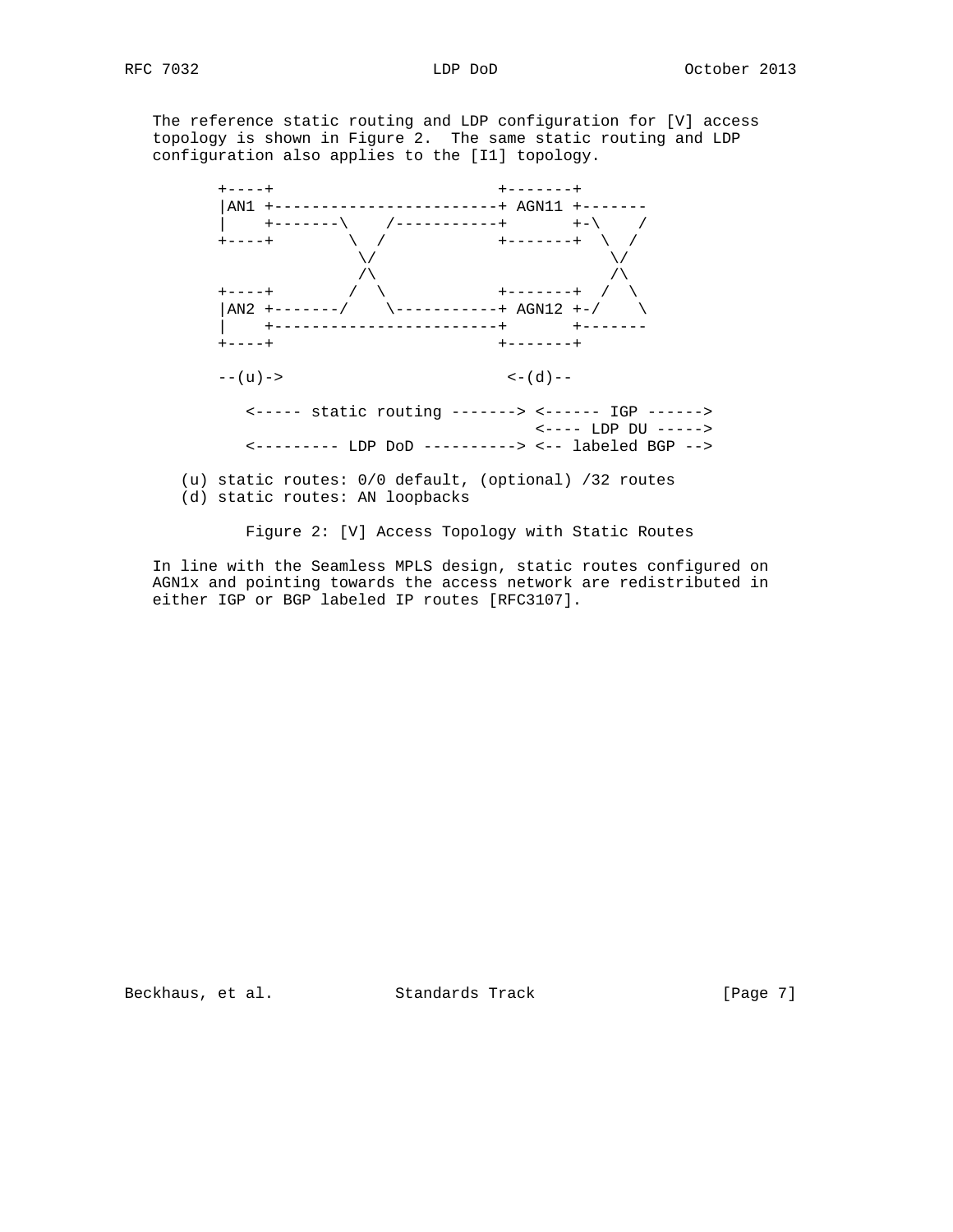The reference static routing and LDP configuration for [U2] access topology is shown in Figure 3.

 +----+ +-------+ (d1) |AN1 +------------------------+ AGN11 +------- | | + + +-\ / v +-+--+ +-------+ \ /  $\sqrt{ }$  $\sqrt{ }$  ^ +-+--+ +-------+ / \  $|\text{AN2 +} + \text{AGN12 +-} \rangle$  (d2) | +------------------------+ +------- +----+ +-------+  $---(u)$  ->  $---(d)$  -- <----- static routing -------> <------ IGP ------> <---- LDP DU -----> <--------- LDP DoD ----------> <-- labeled BGP --> (u) static route 0/0 default, (optional) /32 routes (d) static route for AN loopbacks (d1) static route for AN2 loopback and 0/0 default with

- lower preference
- (d2) static route for AN1 loopback and 0/0 default with lower preference

Figure 3: [U2] Access Topology with Static Routes

Beckhaus, et al. Standards Track [Page 8]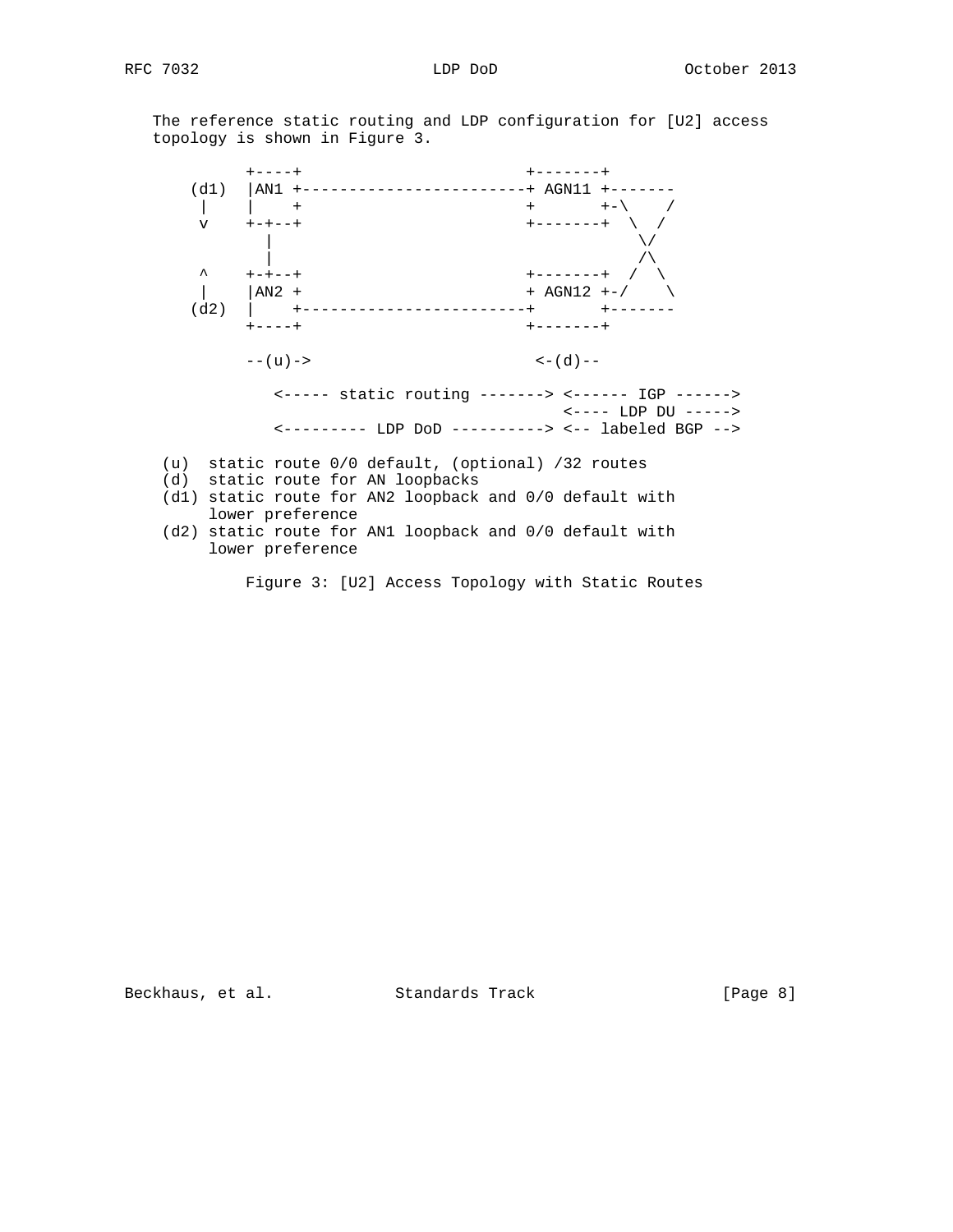The reference static routing and LDP configuration for [Y] access topology is shown in Figure 4. The same static routing and LDP configuration also applies to the [I] topology.



Figure 4: [Y] Access Topology with Static Routes

 Note that in all of the above topologies, parallel Equal-Cost Multipath (ECMP) (or Layer 2 Link Aggregation Group (L2 LAG)) links can be used between the nodes.

 ANs support Inter-area LDP [RFC5283] in order to use the IP default route to match the LDP Forwarding Equivalence Class (FEC) advertised by AGN1x and other ANs.

Beckhaus, et al. Standards Track [Page 9]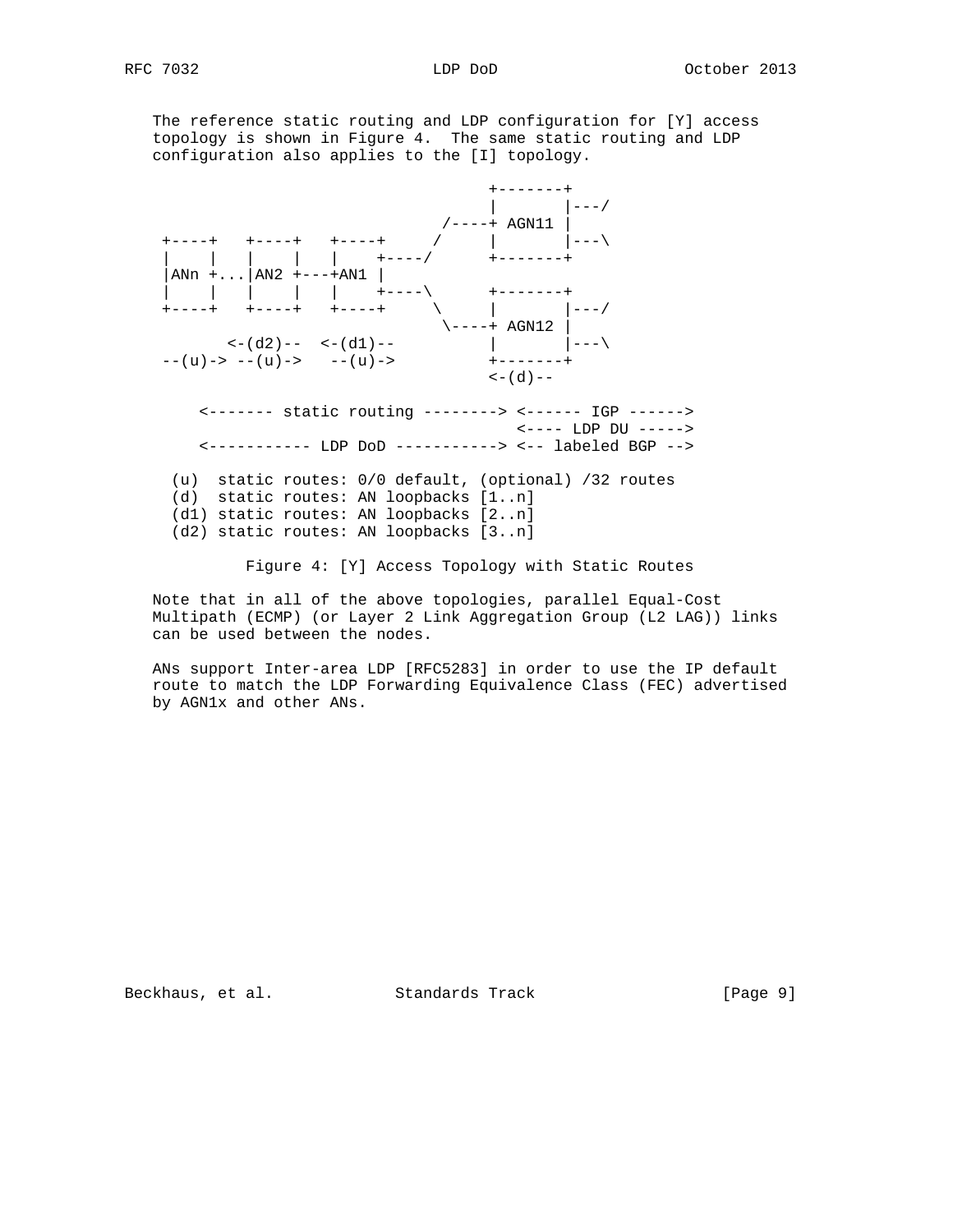2.2. Access Topologies with Access IGP

 A dedicated access IGP instance is used in the access network to perform the internal routing between AGN1x and connected AN devices. Examples of such an IGP could be IS-IS, OSPFv2 and v3, or RIPv2 and RIPng. This access IGP instance is distinct from the IGP of the aggregation domain.

 The following topologies are considered for use with access IGP routing and LDP DoD:

- a. [U] topology multiple ANs chained in an open ring and dual homed to two AGNs.
- b. [Y] topology multiple ANs daisy-chained via a hub-AN to two AGNs.

 The reference access IGP and LDP configuration for [U] access topology is shown in Figure 5.

 +-------+ +-----+ +-----+ +----+ | +---/ | AN3 |---| AN2 |---|AN1 +-----+ AGN11 | +-----+ +-----+ +----+ | +---\ . +-------+ . . +-------+ +-----+ +-----+ +----+ | +---/ |ANn-2|---|ANn-1|---|ANn +-----+ AGN12 | +-----+ +-----+ +----+ | +---\ +-------+ <---------- access IGP ------------> <------ IGP ------> <---- LDP DU -----> <------------ LDP DoD -------------> <-- labeled BGP -->

Figure 5: [U] Access Topology with Access IGP

Beckhaus, et al. Standards Track [Page 10]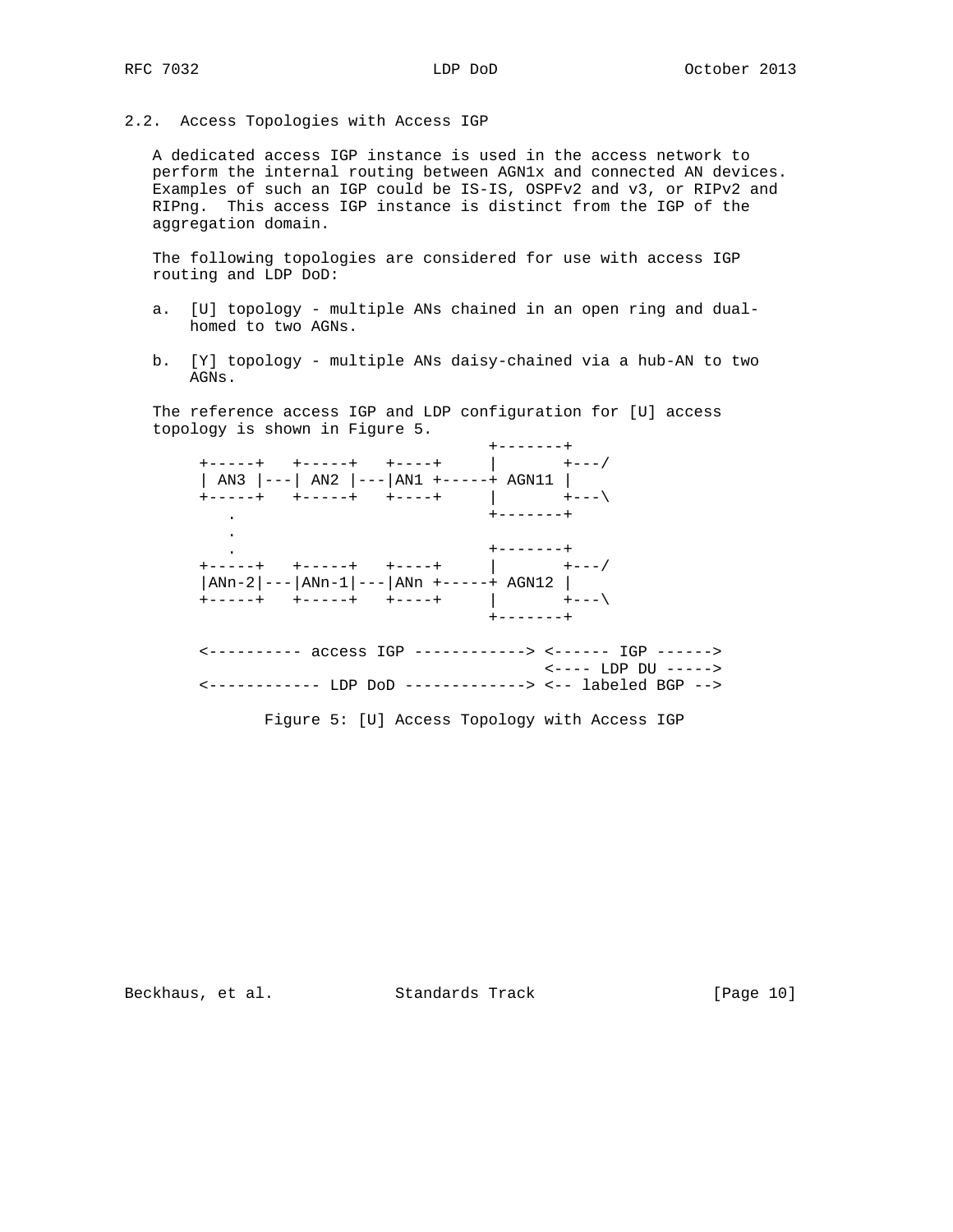The reference access IGP and LDP configuration for [Y] access topology is shown in Figure 6.



Figure 6: [Y] Access Topology with Access IGP

 Note that in all of the above topologies, parallel ECMP (or L2 LAG) links can be used between the nodes.

 In both of the above topologies, ANs (ANn ... AN1) and AGN1x share the access IGP and advertise their IPv4 and IPv6 loopbacks and link addresses. AGN1x advertises a default route into the access IGP.

 ANs support Inter-area LDP [RFC5283] in order to use the IP default route for matching the LDP FECs advertised by AGN1x or other ANs.

3. LDP DoD Use Cases

 LDP DoD use cases described in this document are based on the Seamless MPLS scenarios listed in Seamless MPLS design [SEAMLESS-MPLS]. This section illustrates these use cases focusing on services provisioned on the access nodes and clarifies expected LDP DoD operation on the AN and AGN1x devices. Two representative service types are used to illustrate the service use cases: MPLS Pseudowire Edge-to-Edge (PWE3) [RFC4447] and BGP/MPLS IP VPN [RFC4364].

 Described LDP DoD operations apply equally to all reference access topologies described in Section 2. Operations that are specific to certain access topologies are called out explicitly.

 References to upstream and downstream nodes are made in line with the definition of upstream and downstream LSRs [RFC3031].

Beckhaus, et al. Standards Track [Page 11]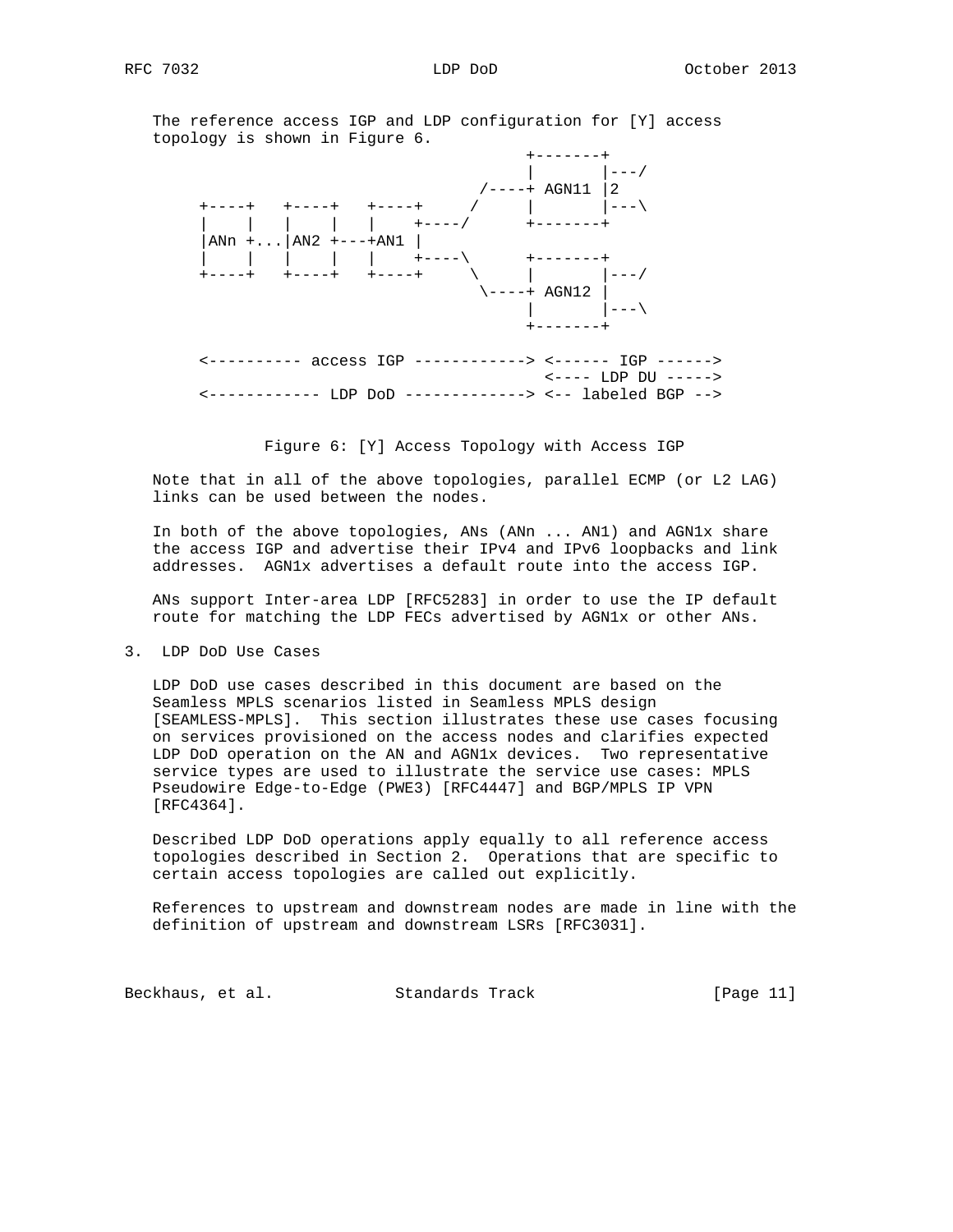### 3.1. Initial Network Setup

 An access node is commissioned without any services provisioned on it. The AN can request labels for loopback addresses of any AN, AGN, or other nodes within the Seamless MPLS network for operational and management purposes. It is assumed that AGN1x has the required IP/MPLS configuration for network-side connectivity in line with Seamless MPLS design [SEAMLESS-MPLS].

 LDP sessions are configured between adjacent ANs and AGN1x using their respective loopback addresses.

3.1.1. AN with Static Routing

 If access static routing is used, ANs are provisioned with the following static IP routing entries (topology references from Section 2 are listed in square brackets):

- a. [I1, V, U2] Static default route 0/0 pointing to links connected to AGN1x. Requires support for Inter-area LDP [RFC5283].
- b. [U2] Static /32 routes pointing to the other AN. Lower preference static default route 0/0 pointing to links connected to the other AN. Requires support for Inter-area LDP [RFC5283].
- c. [I, Y] Static default route 0/0 pointing to links leading towards AGN1x. Requires support for Inter-area LDP [RFC5283].
- d. [I, Y] Static /32 routes to all ANs in the daisy-chain pointing to links towards those ANs.
- e. [I1, V, U2] Optional Static /32 routes for specific nodes within the Seamless MPLS network, pointing to links connected to AGN1x.
- f. [I, Y] Optional Static /32 routes for specific nodes within the Seamless MPLS network, pointing to links leading towards AGN1x.

 The upstream AN/AGN1x requests labels over an LDP DoD session(s) from downstream AN/AGN1x for configured static routes if those static routes are configured with an LDP DoD request policy and if they are pointing to a next hop selected by routing. It is expected that all configured /32 static routes to be used for LDP DoD are configured with such a policy on an AN/AGN1x.

Beckhaus, et al. Standards Track [Page 12]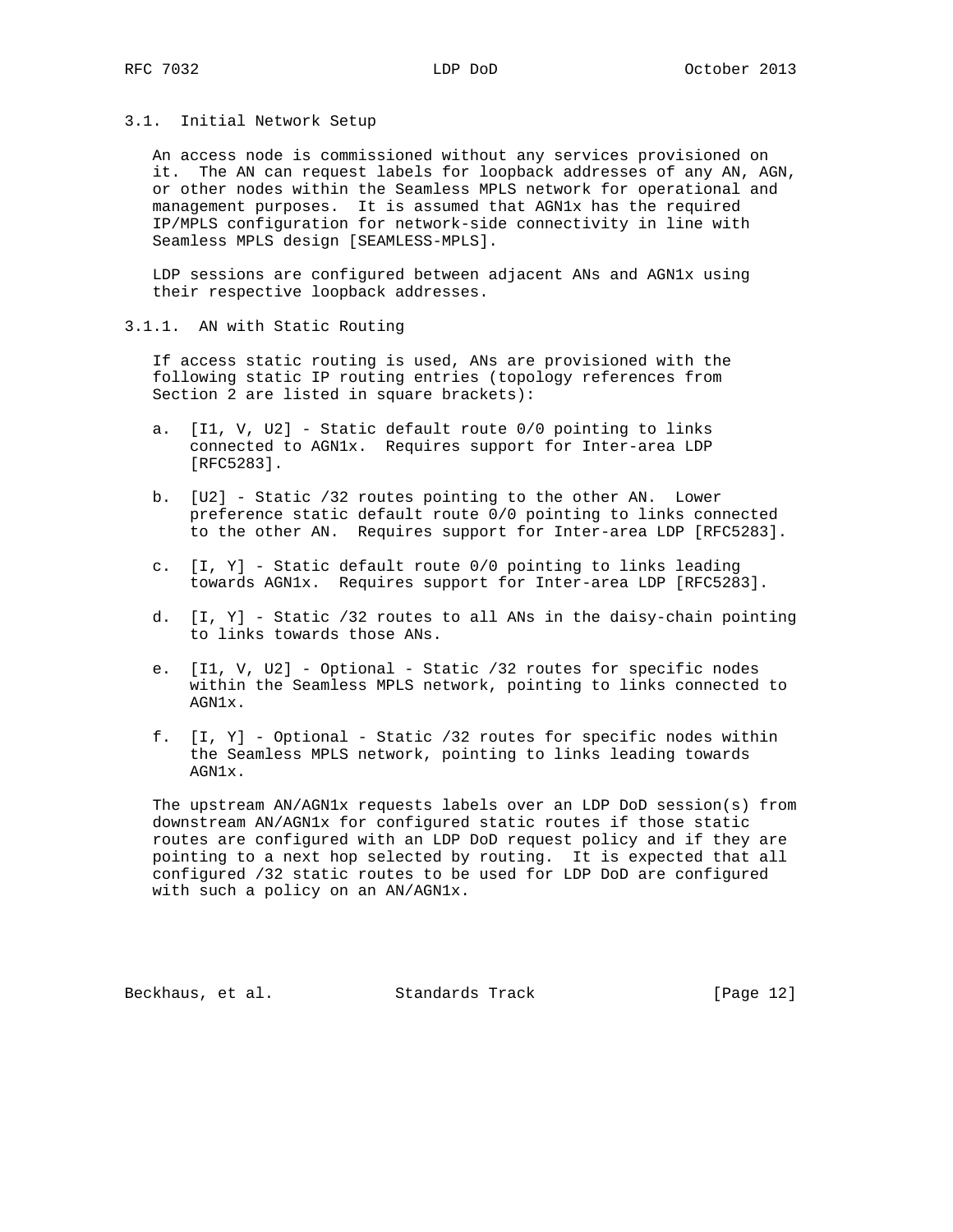The downstream AN/AGN1x responds to the Label Request from the upstream AN/AGN1x with a label mapping if the requested route is present in its RIB and there is a valid label binding from its downstream neighbor or if it is the egress node. In such a case, the downstream AN/AGN1x installs the advertised label as an incoming label in its label information base (LIB) and its label forwarding information base (LFIB). The upstream AN/AGN1x also installs the received label as an outgoing label in its LIB and LFIB. If the downstream AN/AGN1x does have the route present in its RIB, but does not have a valid label binding from its downstream neighbor, it forwards the request to its downstream neighbor.

 In order to facilitate ECMP and IP Fast Reroute (IPFRR) Loop-Free Alternate (LFA) local-repair [RFC5286], the upstream AN/AGN1x also sends LDP DoD Label Requests to alternate next hops per its RIB, and installs received labels as alternate entries in its LIB and LFIB.

 The AGN1x on the network side can use BGP labeled IP routes [RFC3107] in line with the Seamless MPLS design [SEAMLESS-MPLS]. In such a case, AGN1x will redistribute its static routes pointing to local ANs into BGP labeled IP routes to facilitate network-to-access traffic flows. Likewise, to facilitate access-to-network traffic flows, AGN1x will respond to access-originated LDP DoD Label Requests with label mappings based on its BGP labeled IP routes reachability for requested FECs.

# 3.1.2. AN with Access IGP

 If access IGP is used, an AN(s) advertises its loopbacks over the access IGP with configured metrics. The AGN1x advertises a default route over the access IGP.

 Routers request labels over LDP DoD session(s) according to their needs for MPLS connectivity (via Label Switching Paths (LSPs)). In particular, if AGNs, as per Seamless MPLS design [SEAMLESS-MPLS], redistribute routes from the IGP into BGP labeled IP routes [RFC3107], they request labels over LDP DoD session(s) for those routes.

 Identical to the static route case, the downstream AN/AGN1x responds to the Label Request from the upstream AN/AGN1x with a label mapping (if the requested route is present in its RIB and there is a valid label binding from its downstream neighbor), and installs the advertised label as an incoming label in its LIB and LFIB. The upstream AN/AGN1x also installs the received label as an outgoing label in its LIB and LFIB.

Beckhaus, et al. Standards Track [Page 13]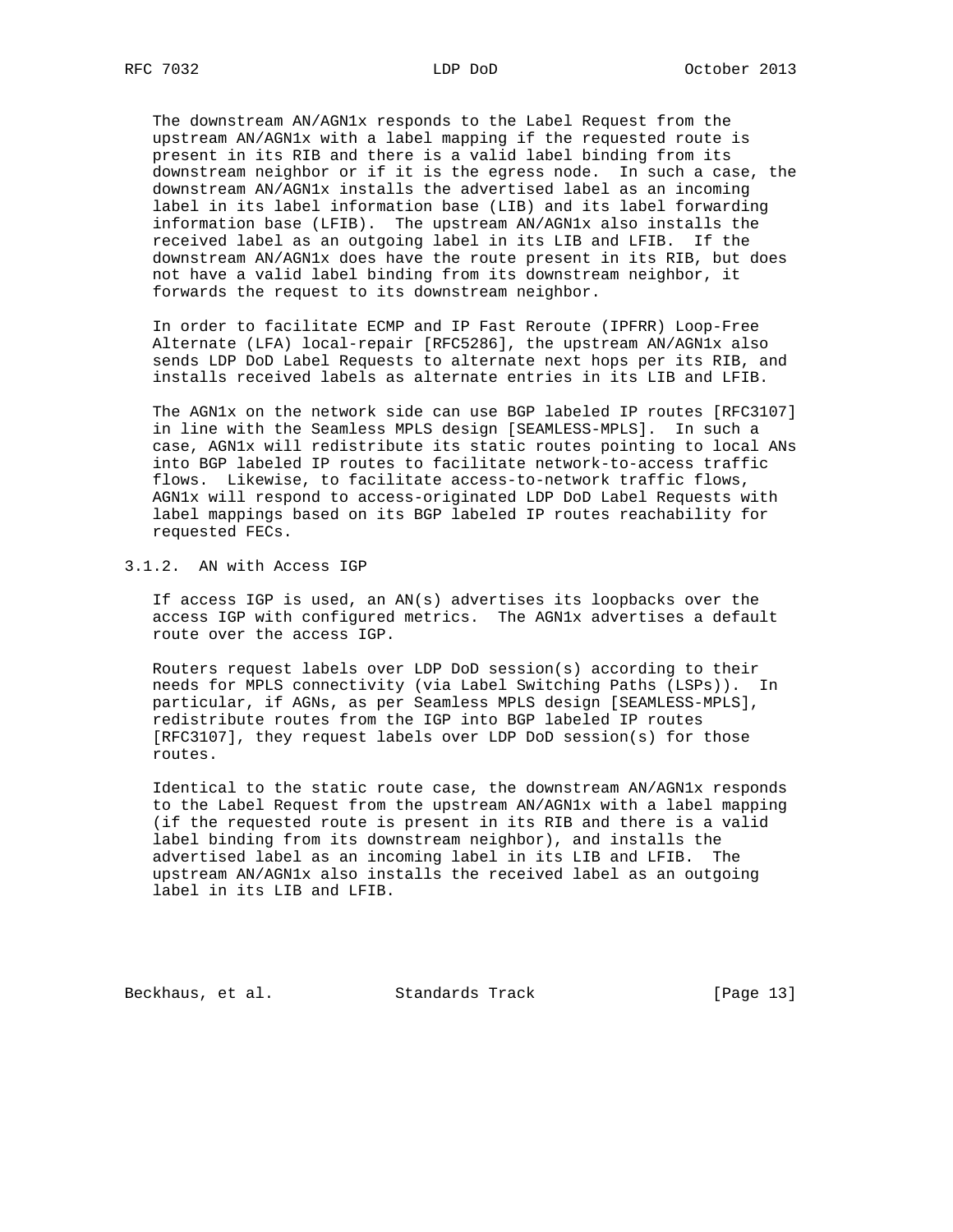Identical to the static route case, in order to facilitate ECMP and IPFRR LFA local-repair, the upstream AN/AGN1x also sends LDP DoD Label Requests to alternate next hops per its RIB, and it installs received labels as alternate entries in its LIB and LFIB.

 The AGN1x on the network side can use labeled BGP [RFC3107] in line with Seamless MPLS design [SEAMLESS-MPLS]. In such a case, AGN1x will redistribute routes received over the access IGP (and pointing to local ANs), into BGP labeled IP routes to facilitate network-to access traffic flows. Likewise, to facilitate access-to-network traffic flows, the AGN1x will respond to access-originated LDP DoD Label Requests with label mappings based on its BGP labeled IP routes reachability for requested FECs.

3.2. Service Provisioning and Activation

 Following the initial setup phase described in Section 3.1, a specific access node, referred to as AN\*, is provisioned with a network service. AN\* relies on LDP DoD to request the required MPLS LSP(s) label(s) from the downstream AN/AGN1x node(s). Note that LDP DoD operations are service agnostic; that is, they are the same independently of the services provisioned on the AN\*.

 For illustration purposes, two service types are described: MPLS PWE3 [RFC4447] service and BGP/MPLS IPVPN [RFC4364].

 MPLS PWE3 service: For description simplicity, it is assumed that a single segment pseudowire is signaled using targeted LDP (tLDP) FEC128 (0x80), and it is provisioned with the pseudowire ID and the loopback IPv4 address of the destination node. The following IP/MPLS operations need to be completed on the AN\* to successfully establish such PWE3 service:

- a. LSP labels for destination /32 FEC (outgoing label) and the local /32 loopback (incoming label) need to be signaled using LDP DoD.
- b. A tLDP session over an associated TCP/IP connection needs to be established to the PWE3 destination Provider Edge (PE). This is triggered either by an explicit tLDP session configuration on the AN\* or automatically at the time of provisioning the PWE3 instance.
- c. Local and remote PWE3 labels for specific FEC128 PW ID need to be signaled using tLDP and PWE3 signaling procedures [RFC4447].
- d. Upon successful completion of the above operations, AN\* programs its RIB/LIB and LFIB tables and activates the MPLS PWE3 service.

Beckhaus, et al. Standards Track [Page 14]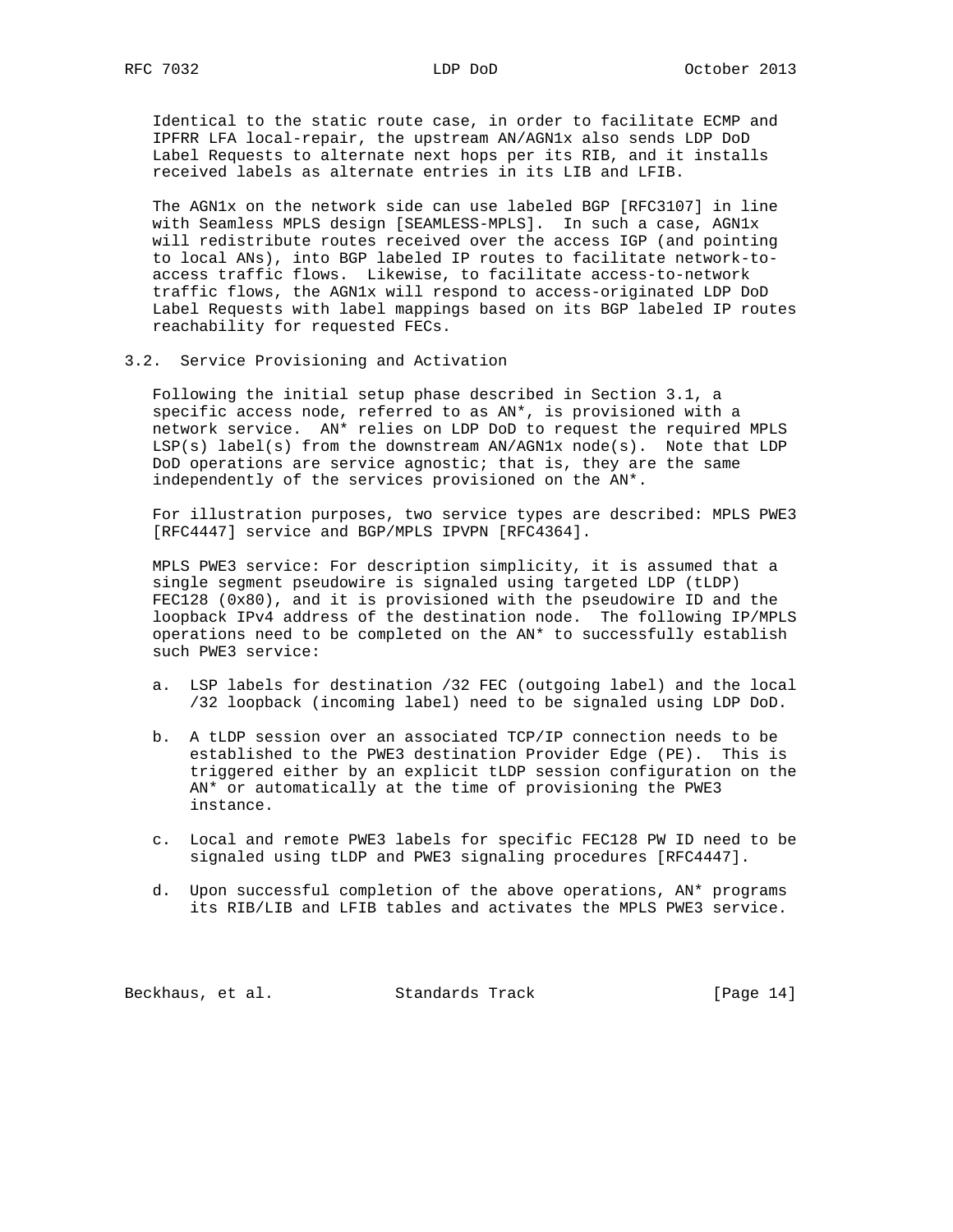Note: Only minimum operations applicable to service connectivity have been listed. Other non-IP/non-MPLS connectivity operations that are required for successful service provisioning and activation are out of scope in this document.

 BGP/MPLS IPVPN service: For description simplicity, it is assumed that the AN\* is provisioned with a unicast IPv4 IPVPN service (VPNv4 for short) [RFC4364]. The following IP/MPLS operations need to be completed on the AN\* to successfully establish VPNv4 service:

- a. BGP peering sessions with associated TCP/IP connections need to be established with the remote destination VPNv4 PEs or Route Reflectors.
- b. Based on configured BGP policies, VPNv4 BGP Network Layer Reachability Information (NLRI) needs to be exchanged between AN\* and its BGP peers.
- c. Based on configured BGP policies, VPNv4 routes need to be installed in the AN\* VPN Routing and Forwarding (VRF) RIB and FIB, with corresponding BGP next hops.
- d. LSP labels for destination BGP next-hop /32 FEC (outgoing label) and the local /32 loopback (incoming label) need to be signaled using LDP DoD.
- e. Upon successful completion of above operations, AN\* programs its RIB/LIB and LFIB tables, and activates the BGP/MPLS IPVPN service.

 Note: Only minimum operations applicable to service connectivity have been listed. Other non-IP/-MPLS connectivity operations that are required for successful service provisioning are out of scope in this document.

 To establish an LSP for destination /32 FEC for any of the above services, AN\* looks up its local routing table for a matching route and selects the best next hop(s) and associated outgoing  $link(s)$ .

 If a label for this /32 FEC is not already installed based on the configured static route with LDP DoD request policy or access IGP RIB entry, AN\* sends an LDP DoD label mapping request. A downstream AN/AGN1x LSR(s) checks its RIB for presence of the requested /32 and associated valid outgoing label binding, and if both are present, replies with its label for this FEC and installs this label as incoming in its LIB and LFIB. Upon receiving the label mapping, the AN\* accepts this label based on the exact route match of the advertised FEC and route entry in its RIB or based on the longest

Beckhaus, et al. Standards Track [Page 15]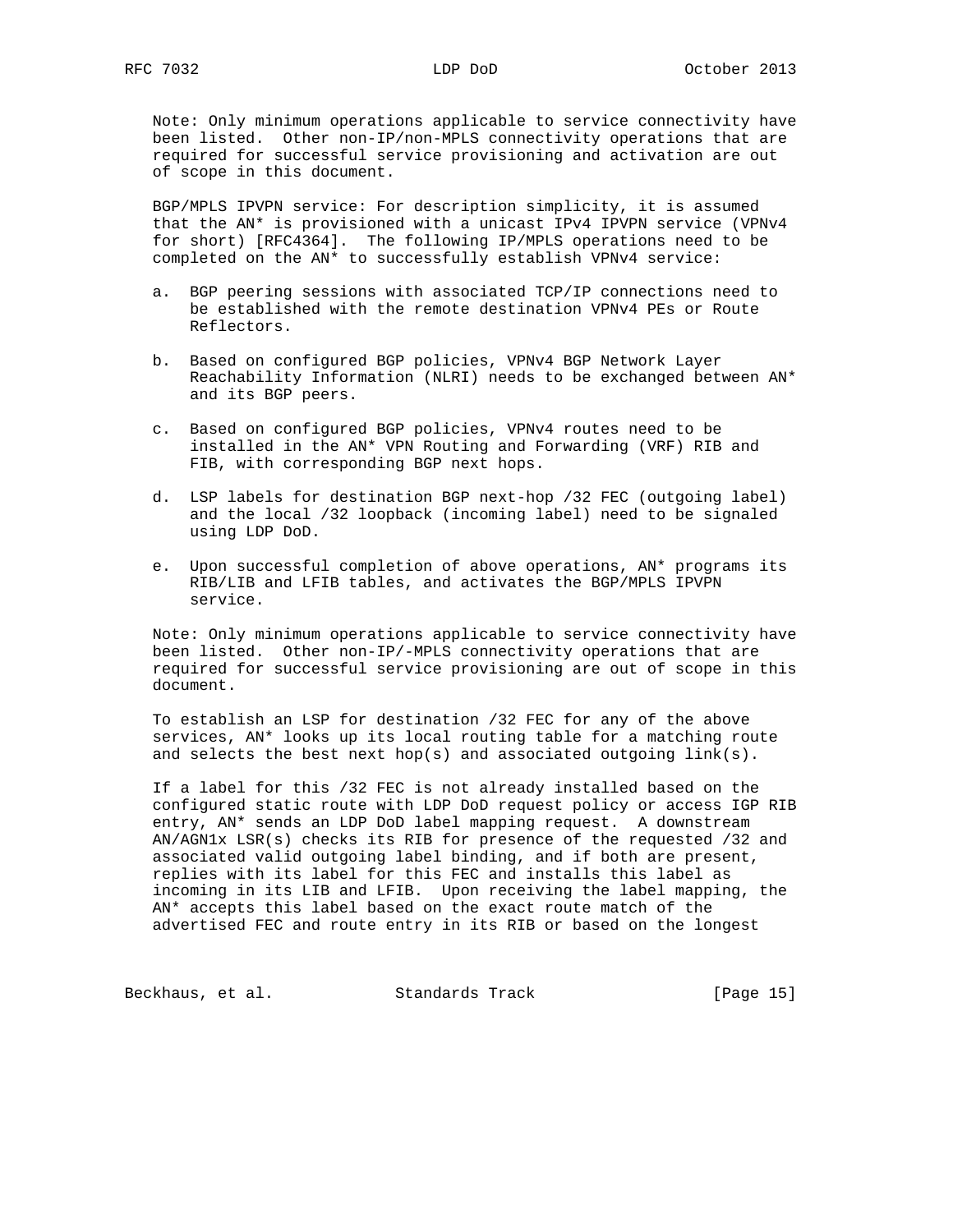match in line with Inter-area LDP [RFC5283]. If the AN\* accepts the label, it installs it as an outgoing label in its LIB and LFIB.

 In access topologies [V] and [Y], if AN\* is dual-homed to two AGN1x and routing entries for these AGN1x's are configured as equal-cost paths, AN\* sends LDP DoD Label Requests to both AGN1x devices and installs all received labels in its LIB and LFIB.

 In order for AN\* to implement IPFRR LFA local-repair, AN\* also sends LDP DoD Label Requests to alternate next hops per its RIB, and installs received labels as alternate entries in its LIB and LFIB.

 When forwarding PWE3 or VPNv4 packets, AN\* chooses the LSP label based on the locally configured static /32 or default route or default route signaled via access IGP. If a route is reachable via multiple interfaces to AGN1x nodes and the route has multiple equal cost paths, AN\* implements ECMP functionality. This involves AN\* using a hash-based load-balancing mechanism and sending the PWE3 or VPNv4 packets in a flow-aware manner with appropriate LSP labels via all equal-cost links.

 The ECMP mechanism is applicable in an equal manner to parallel links between two network elements and multiple paths towards the destination. The traffic demand is distributed over the available paths.

 The AGN1x on the network side can use labeled BGP [RFC3107] in line with Seamless MPLS design [SEAMLESS-MPLS]. In such a case, the AGN1x will redistribute its static routes (or routes received from the access IGP) pointing to local ANs into BGP labeled IP routes to facilitate network-to-access traffic flows. Likewise, to facilitate access-to-network traffic flows, the AGN1x will respond to access originated LDP DoD Label Requests with label mappings based on its BGP labeled IP routes reachability for requested FECs.

## 3.3. Service Changes and Decommissioning

 Whenever the AN\* service gets decommissioned or changed and connectivity to a specific destination is no longer required, the associated MPLS LSP label resources are to be released on AN\*.

 MPLS PWE3 service: If the PWE3 service gets decommissioned and it is the last PWE3 to a specific destination node, the tLDP session is no longer needed and is to be terminated (automatically or by configuration). The MPLS LSP(s) to that destination is no longer needed either.

Beckhaus, et al. Standards Track [Page 16]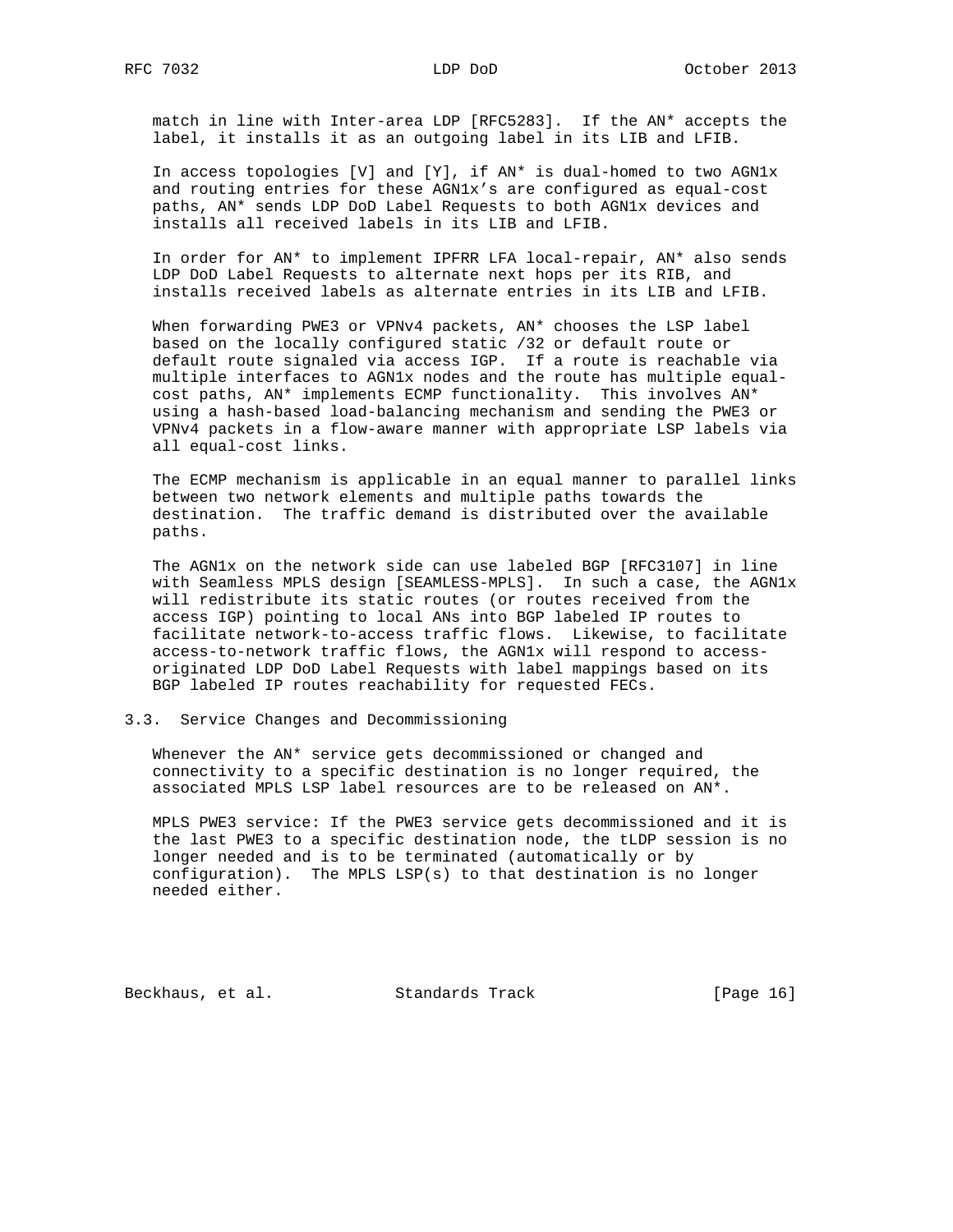BGP/MPLS IPVPN service: Deletion of a specific VPNv4 (VRF) instance via local or remote reconfiguration can result in a specific BGP next hop(s) no longer being needed. The MPLS LSP(s) to that destination is no longer needed either.

 In all of the above cases, the following operations related to LDP DoD apply:

- o If the /32 FEC label for the aforementioned destination node was originally requested based on either tLDP session configuration and default route or required BGP next hop and default route, AN\* deletes the label from its LIB and LFIB, and releases it from the downstream AN/AGN1x by using LDP DoD procedures.
- o If the /32 FEC label was originally requested based on the static /32 route configuration with LDP DoD request policy, the label is retained by AN\*.

3.4. Service Failure

 A service instance can stop being operational due to a local or remote service failure event.

 In general, unless the service failure event modifies required MPLS connectivity, there is no impact on the LDP DoD operation.

 If the service failure event does modify the required MPLS connectivity, LDP DoD operations apply as described in Sections 3.2 and 3.3.

3.5. Network Transport Failure

 A number of different network events can impact services on AN\*. The following sections describe network event types that impact LDP DoD operation on AN and AGN1x nodes.

3.5.1. General Notes

 If service on any of the ANs is affected by any network failure and there is no network redundancy, the service goes into a failure state. Upon recovery from network failure, the service is to be re-established automatically.

 The following additional LDP-related functions need to be supported to comply with Seamless MPLS [SEAMLESS-MPLS] fast service restoration requirements:

Beckhaus, et al. Standards Track [Page 17]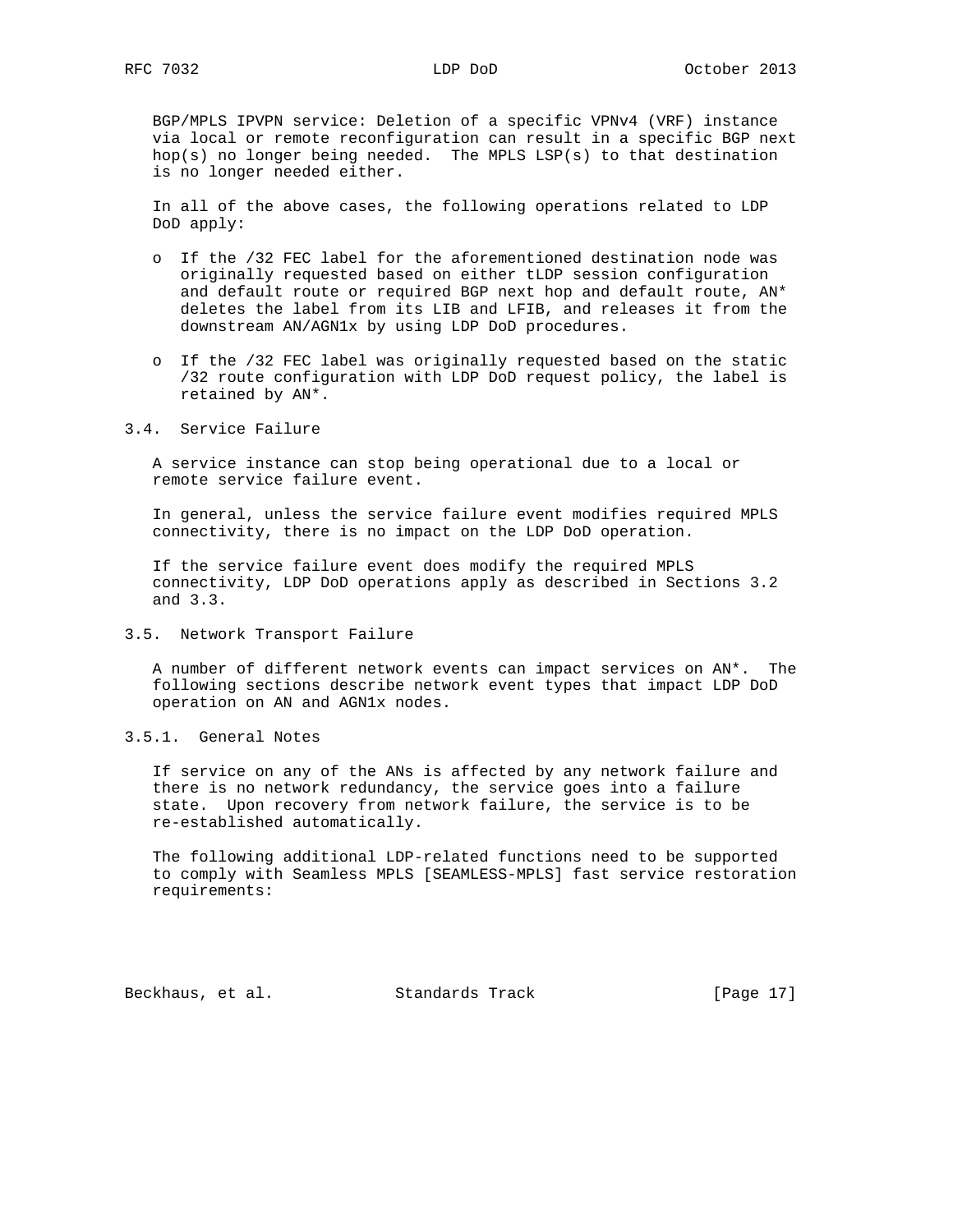- a. Local-repair: AN and AGN1x support local-repair for adjacent link or node failure for access-to-network, network-to-access, and access-to-access traffic flows. Local-repair is to be implemented by using either IPFRR LDP LFA, simple ECMP, or primary/backup switchover upon failure detection.
- b. LDP session protection: LDP sessions are configured with LDP session protection to avoid delay upon the recovery from link failure. LDP session protection ensures that FEC label binding is maintained in the control plane as long as the LDP session stays up.
- c. IGP-LDP synchronization: If access IGP is used, LDP sessions between ANs, and between ANs and AGN1x, are configured with IGP- LDP synchronization to avoid unnecessary traffic loss in case the access IGP converged before LDP and there is no LDP label binding to the best downstream next hop.

# 3.5.2. AN Failure

 If the AN fails, adjacent AN/AGN1x nodes remove all routes pointing to the failed node from their RIB tables (including /32 loopback belonging to the failed AN and any other routes reachable via the failed AN). In turn, this triggers the removal of associated outgoing /32 FEC labels from their LIB and LFIB tables.

 If access IGP is used, the AN failure will be propagated via IGP link updates across the access topology.

 If a specific /32 FEC(s) is no longer reachable from those ANs/AGN1x's, they also send LDP Label Withdraw messages to their upstream LSRs to notify them about the failure, and remove the associated incoming label(s) from their LIB and LFIB tables. Upstream LSRs, upon receiving a Label Withdraw, remove the signaled labels from their LIB/LFIB tables, and propagate LDP Label Withdraws across their upstream LDP DoD sessions.

 In the [U] topology, there may be an alternative path to routes previously reachable via the failed AN. In this case, adjacent AN/AGN1x pairs invoke local-repair (IPFRR LFA, ECMP) and switch over to an alternate next hop to reach those routes.

 AGN1x is notified about the AN failure via access IGP (if used) and/or cascaded LDP DoD Label Withdraw(s). AGN1x implements all relevant global-repair IP/MPLS procedures to propagate the AN failure towards the core network. This involves removing associated routes (in the access IGP case) and labels from its LIB and LFIB tables, and

Beckhaus, et al. Standards Track [Page 18]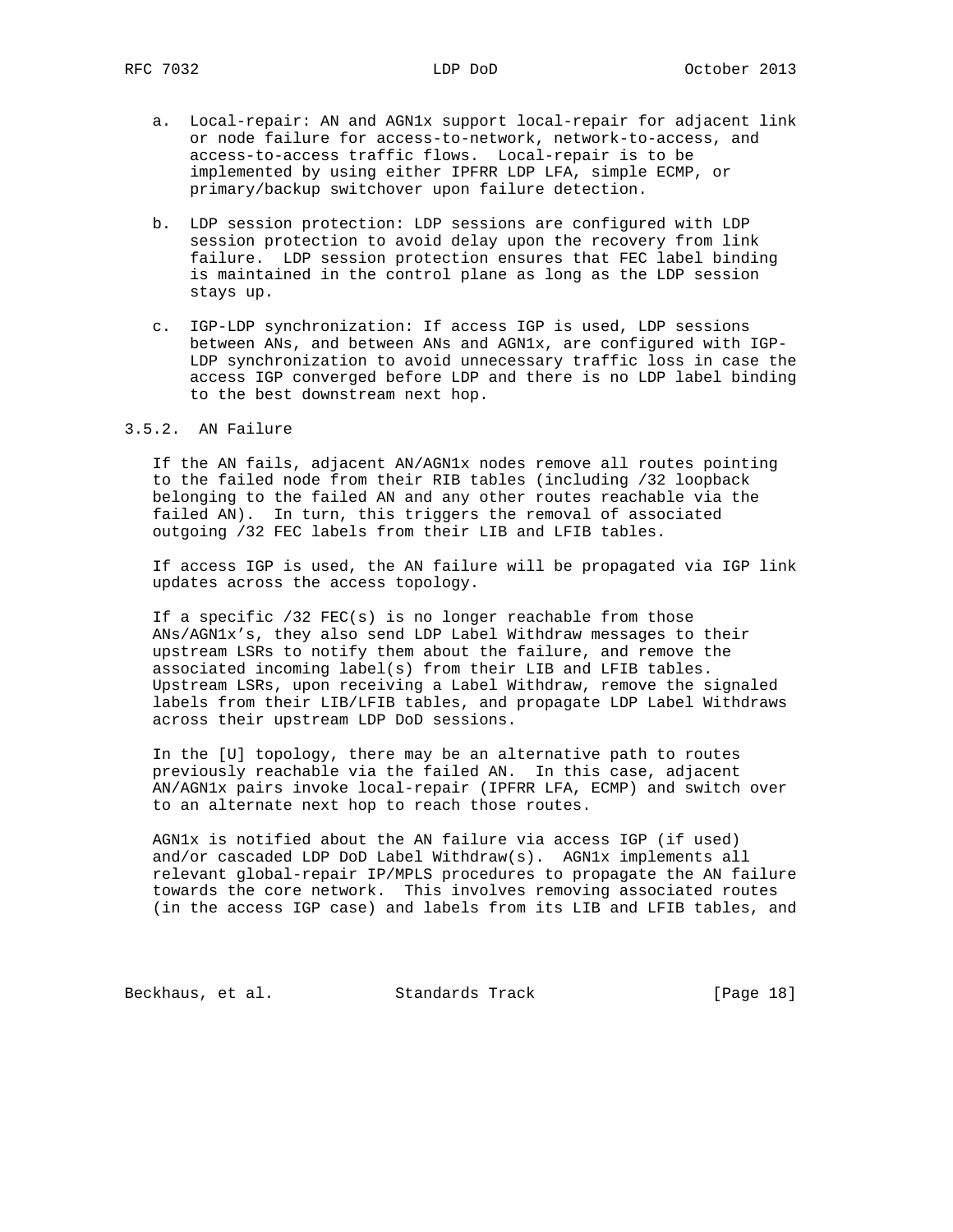propagating the failure on the network side using labeled BGP and/or core IGP/LDP DU procedures.

 Upon the AN coming back up, adjacent AN/AGN1x nodes automatically add routes pointing to recovered links based on the configured static routes or access IGP adjacency and link state updates. This is then followed by LDP DoD label signaling and subsequent binding and installation of labels in LIB and LFIB tables.

3.5.3. AN/AGN Link Failure

 Depending on the access topology and the failed link location, different cases apply to the network operation after AN link failure (topology references from Section 2 in square brackets):

- a. [all] link failed, but at least one ECMP parallel link remains. Nodes on both sides of the failed link stop using the failed link immediately (local-repair) and keep using the remaining ECMP parallel links.
- b. [I1, I, Y] link failed, and there are no ECMP or alternative links and paths. Nodes on both sides of the failed link remove routes pointing to the failed link immediately from the RIB, remove associated labels from their LIB and LFIB tables, and send LDP Label Withdraw(s) to their upstream LSRs.
- c. [U2, U, V, Y] link failed, but at least one ECMP or alternate path remains. The AN/AGN1x node stops using the failed link and immediately switches over (local-repair) to the remaining ECMP path or alternate path. The AN/AGN1x removes affected next hops and labels. If there is an AGN1x terminating the failed link, it immediately removes routes pointing to the failed link from the RIB, removes any associated labels from the LIB and LFIB tables, and propagates the failure on the network side using labeled BGP and/or core IGP procedures.

 If access IGP is used, AN/AGN1x link failure will be propagated via IGP link updates across the access topology.

 LDP DoD will also propagate the link failure by sending Label Withdraws to upstream AN/AGN1x nodes, and Label Release messages to downstream AN/AGN1x nodes.

Beckhaus, et al. Standards Track [Page 19]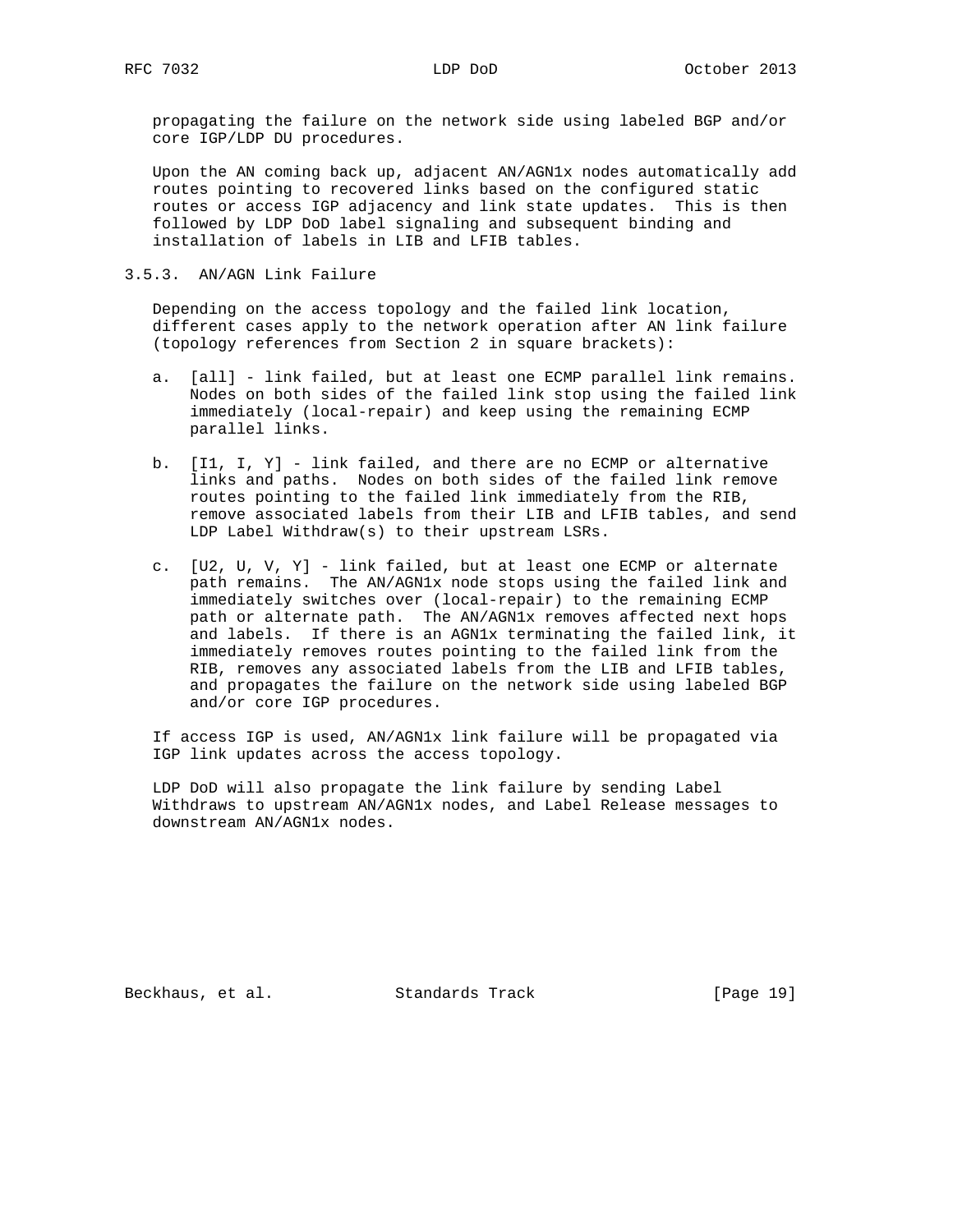# 3.5.4. AGN Failure

 If an AGN1x fails adjacent access then, depending on the access topology, the following cases apply to the network operation (topology references from Section 2 are shown in square brackets):

- a. [I1, I] ANs are isolated from the network An AN adjacent to the failure immediately removes routes pointing to the failed AGN1x from the RIB, removes associated labels from the LIB and LFIB tables, and sends LDP Label Withdraw message(s) to its upstream neighbors. If access IGP is used, an IGP link update is sent.
- b. [U2, U, V, Y] at least one ECMP or alternate path remains. AN adjacent to failed AGN1x stops using the failed link and immediately switches over (local-repair) to the remaining ECMP path or alternate path by following LDP [RFC5036] procedures. (Appendix A.1.7 "Detect Change in FEC Next Hop")

 Network-side procedures for handling AGN1x failure have been described in Seamless MPLS [SEAMLESS-MPLS].

3.5.5. AGN Network-Side Reachability Failure

 If AGN1x loses network reachability to a specific destination or set of network-side destinations, AGN1x sends LDP Label Withdraw messages to its upstream ANs, withdrawing labels for all affected /32 FECs. Upon receiving those messages, ANs remove those labels from their LIB and LFIB tables, and use alternative LSPs instead (if available) as part of global-repair.

 If access IGP is used, and AGN1x gets completely isolated from the core network, it stops advertising the default route 0/0 into the access IGP.

4. LDP DoD Procedures

 All LDP Downstream-on-Demand implementations follow the Label Distribution Protocol as specified in [RFC5036]. This section does not update [RFC5036] procedures, but illustrates LDP DoD operations in the context of use cases identified in Section 3 in this document, for information only.

 In the MPLS architecture [RFC3031], network traffic flows from the upstream LSR to the downstream LSR. The use cases in this document rely on the downstream assignment of labels, where labels are assigned by the downstream LSR and signaled to the upstream LSR as shown in Figure 7.

Beckhaus, et al. Standards Track [Page 20]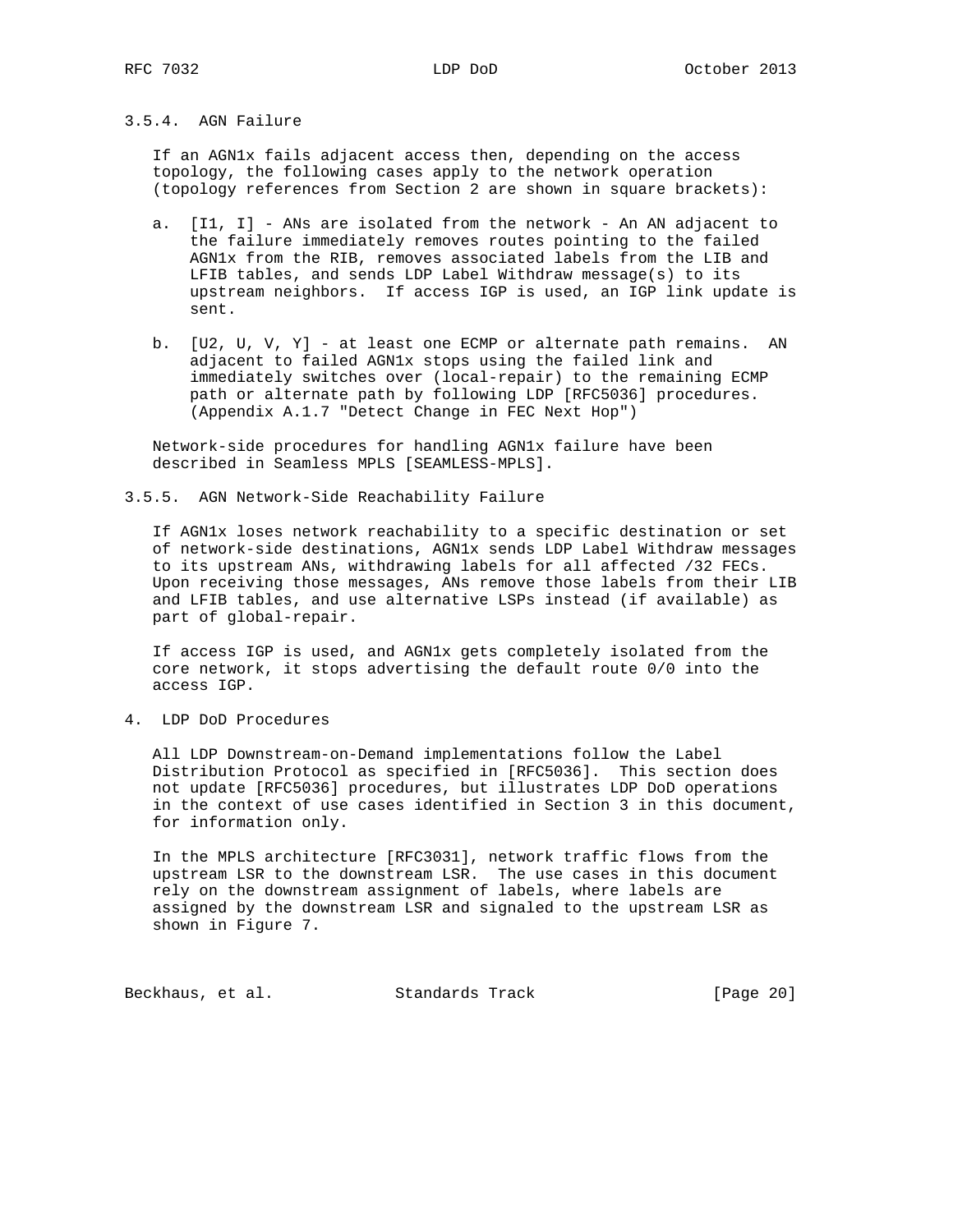|                   | -------+<br>upstream<br>LSR | downstream<br>LSR               |                                        |
|-------------------|-----------------------------|---------------------------------|----------------------------------------|
| traffic<br>source | ----------+                 |                                 | address<br>$(732$ for IPv4)<br>traffic |
|                   |                             | label distribution for IPv4 FEC | destination                            |

# traffic flow

------------------------->

Figure 7: LDP Label Assignment Direction

4.1. LDP Label Distribution Control and Retention Modes

 The LDP specification [RFC5036] defines two modes for label distribution control, following the definitions in the MPLS architecture [RFC3031]:

- o Independent mode: An LSR recognizes a particular FEC and makes a decision to bind a label to the FEC independently from distributing that label binding to its label distribution peers. A new FEC is recognized whenever a new route becomes valid on the LSR.
- o Ordered mode: An LSR needs to bind a label to a particular FEC if it knows how to forward packets for that FEC (i.e., it has a route corresponding to that FEC) and if it has already received at least one Label Request message from an upstream LSR.

 Using independent label distribution control with LDP DoD and access static routing would prevent the access LSRs from propagating label binding failure along the access topology, making it impossible for an upstream LSR to be notified about the downstream failure and for an application using the LSP to switch over to an alternate path, even if such a path exists.

 The LDP specification [RFC5036] defines two modes for label retention, following the definitions in the MPLS architecture [RFC3031]:

 o Conservative label retention mode: If operating in DoD mode, an LSR will request label mappings only from the next-hop LSR according to routing. The main advantage of the conservative label retention mode is that only the labels that are required for the forwarding of data are allocated and maintained. This is particularly important in LSRs where the label space is inherently

Beckhaus, et al. Standards Track [Page 21]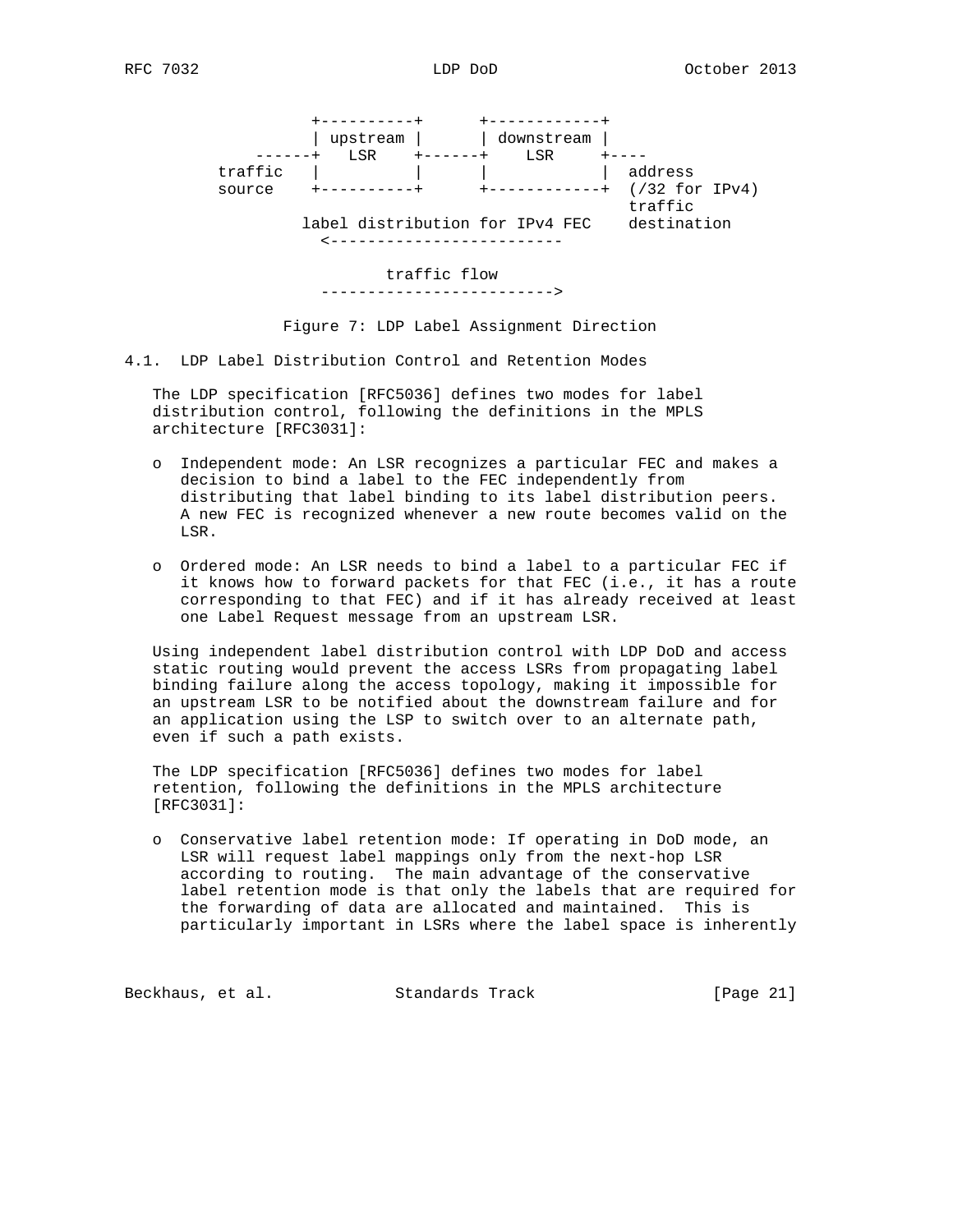limited, such as in an ATM switch. A disadvantage of the conservative label retention mode is that if routing changes the next hop for a given destination, a new label must be obtained from the new next hop before labeled packets can be forwarded.

 o Liberal label retention mode: When operating in DoD mode with liberal label retention mode, an LSR might choose to request label mappings for all known prefixes from all peer LSRs. The main advantage of the liberal label retention mode is that reaction to routing changes can be quick because labels already exist. The main disadvantage of the liberal label retention mode is that unneeded label mappings are distributed and maintained.

 Note that the conservative label retention mode would prevent LSRs from requesting and maintaining label mappings for any backup routes that are not used for forwarding. In turn, this would prevent the access LSRs (AN and AGN1x nodes) from implementing any local protection schemes that rely on using alternate next hops in case of the primary next-hop failure. Such schemes include IPFRR LFA if access IGP is used, or a primary and backup static route configuration. Using LDP DoD in combination with liberal label retention mode allows the LSR to request labels for the specific FEC from primary next-hop LSR(s) and the alternate next-hop LSR(s) for this FEC.

 Note that even though LDP DoD operates in a liberal label retention mode, if used with access IGP and if no LFA exists, the LDP DoD will introduce additional delay in traffic restoration as the labels for the new next hop will be requested only after the access IGP convergence.

 Adhering to the overall design goals of Seamless MPLS [SEAMLESS-MPLS], specifically achieving a large network scale without compromising fast service restoration, all access LSRs (AN and AGN1x nodes) use LDP DoD advertisement mode with:

- o Ordered label distribution control: enables propagation of label binding failure within the access topology.
- o Liberal label retention mode: enables pre-programming of alternate next hops with associated FEC labels.

 In Seamless MPLS [SEAMLESS-MPLS], an AGN1x acts as an access ABR connecting access and metro domains. To enable failure propagation between those domains, the access ABR implements ordered label distribution control when redistributing routes/FECs between the

Beckhaus, et al. Standards Track [Page 22]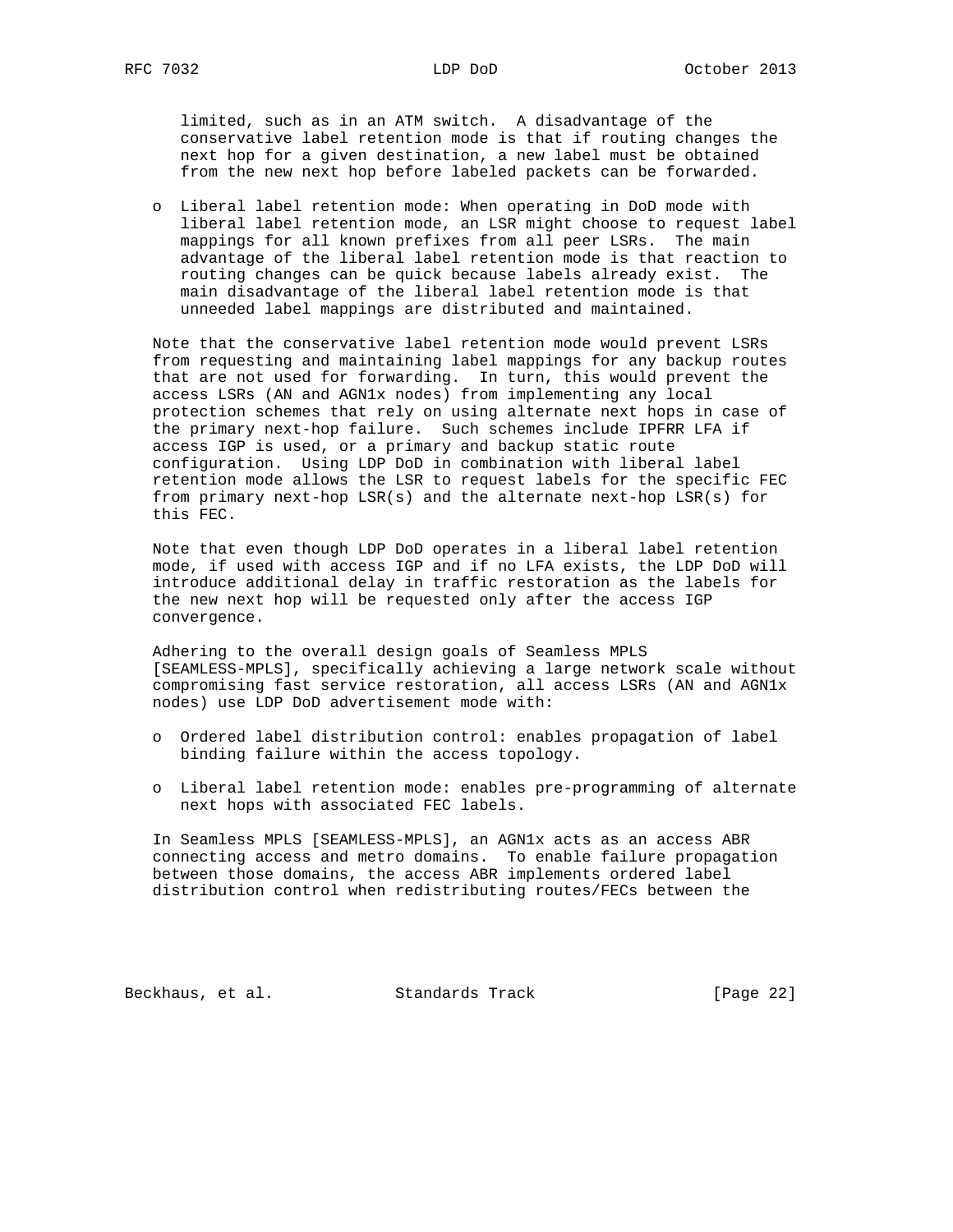access side (using LDP DoD and static or access IGP) and the network side (using labeled BGP [RFC3107] or core IGP with LDP Downstream Unsolicited label advertisements).

4.2. LDP DoD Session Negotiation

 An access LSR/ABR proposes the DoD label advertisement by setting the "A" value to 1 in the Common Session Parameters TLV of the Initialization message. The rules for negotiating the label advertisement mode are specified in the LDP specification [RFC5036].

 To establish a DoD session between the two access LSR/ABRs, both propose the DoD label advertisement mode in the Initialization message. If the access LSR only supports LDP DoD and the access ABR proposes the Downstream Unsolicited mode, the access LSR sends a Notification message with status "Session Rejected/Parameters Advertisement Mode" and then closes the LDP session as specified in the LDP specification [RFC5036].

 If an access LSR is acting in an active role, it re-attempts the LDP session immediately. If the access LSR receives the same Downstream Unsolicited mode again, it follows the exponential backoff algorithm as defined in the LDP specification [RFC5036] with a delay of 15 seconds and subsequent delays growing to a maximum delay of 2 minutes.

 In case a PWE3 service is required between the adjacent access LSR/ABR, and LDP DoD has been negotiated for IPv4 and IPv6 FECs, the same LDP session is used for PWE3 FECs. Even if the LDP DoD label advertisement has been negotiated for IPv4 and IPv6 LDP FECs as described earlier, the LDP session uses a Downstream Unsolicited label advertisement for PWE3 FECs as specified in PWE3 LDP [RFC4447].

- 4.3. Label Request Procedures
- 4.3.1. Access LSR/ABR Label Request

 The upstream access LSR/ABR will request label bindings from an adjacent downstream access LSR/ABR based on the following trigger events:

- a. An access LSR/ABR is configured with /32 static route with LDP DoD Label Request policy in line with the initial network setup use case described in Section 3.1.
- b. An access LSR/ABR is configured with a service in line with service use cases described in Sections 3.2 and 3.3.

Beckhaus, et al. Standards Track [Page 23]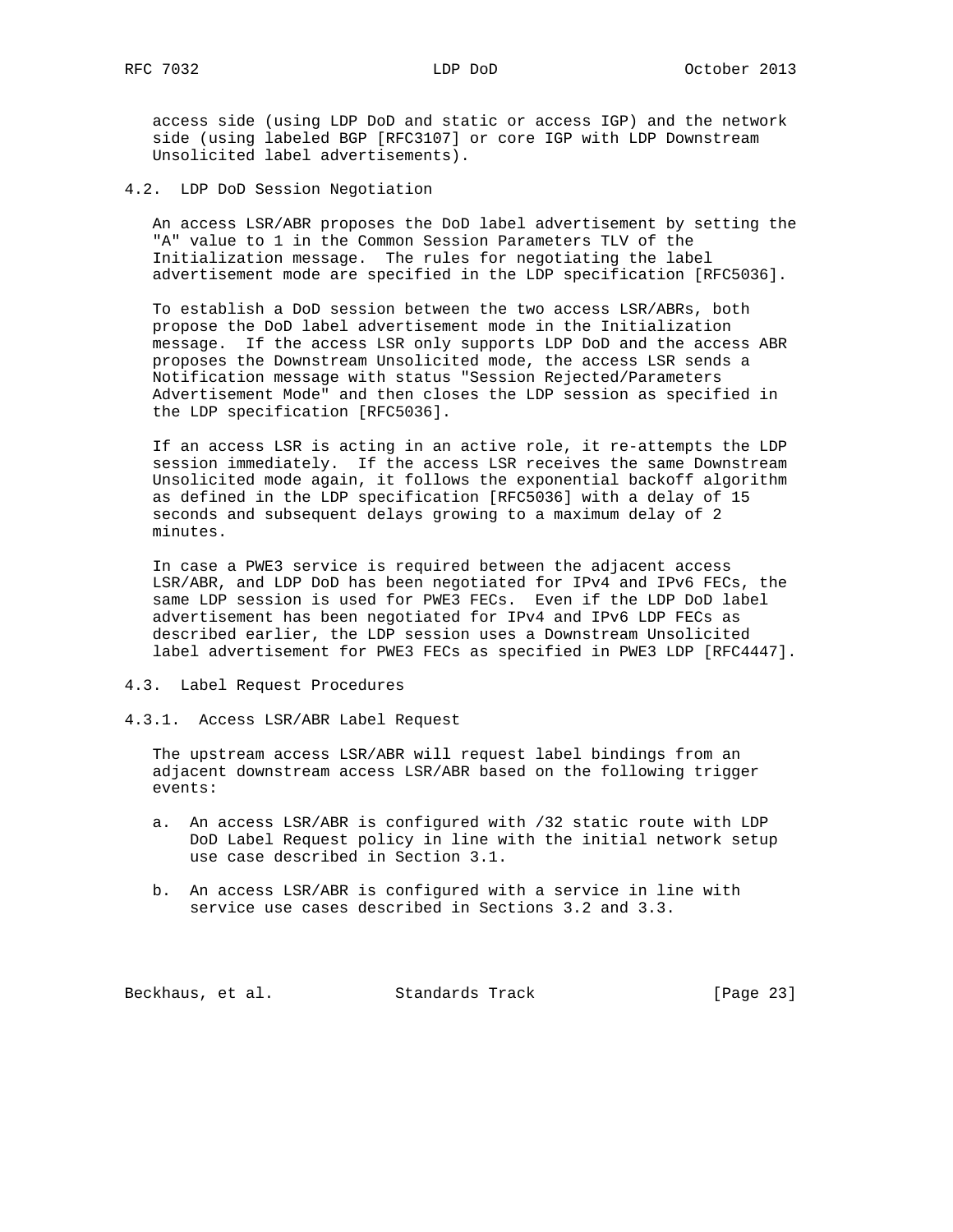- c. Configuration with access static routes: An access LSR/ABR link to an adjacent node comes up, and an LDP DoD session is established. In this case, the access LSR sends Label Request messages for all /32 static routes configured with an LDP DoD policy and all /32 routes related to provisioned services that are covered by the default route.
- d. Configuration with access IGP: An access LSR/ABR link to an adjacent node comes up, and an LDP DoD session is established. In this case, the access LSR sends Label Request messages for all /32 routes learned over the access IGP and all /32 routes related to provisioned services that are covered by access IGP routes.
- e. In all above cases, requests are sent to any next-hop LSRs and alternate LSRs.

 The downstream access LSR/ABR will respond with a Label Mapping message with a non-null label if any of the below conditions are met:

- a. Downstream access LSR/ABR: The requested FEC is an IGP or static route, and there is an LDP label already learned from the next next-hop downstream LSR (by LDP DoD or LDP DU). If there is no label for the requested FEC and there is an LDP DoD session to the next-next-hop downstream LSR, the downstream LSR sends a Label Request message for the same FEC to the next-next-hop downstream LSR. In such a case, the downstream LSR will respond back to the requesting upstream access LSR only after getting a label from the next-next-hop downstream LSR peer.
- b. Downstream access ABR only: The requested FEC is a BGP labeled IP routes [RFC3107], and this BGP route is the best selected for this FEC.

 The downstream access LSR/ABR can respond with a label mapping with an explicit-null or implicit-null label if it is acting as an egress for the requested FEC, or it can respond with a "No Route" notification if no route exists.

4.3.2. Label Request Retry

 Following the LDP specification [RFC5036], if an access LSR/ABR receives a "No Route" notification in response to its Label Request message, it retries using an exponential backoff algorithm similar to the backoff algorithm mentioned in the LDP session negotiation described in Section 4.2.

Beckhaus, et al. Standards Track [Page 24]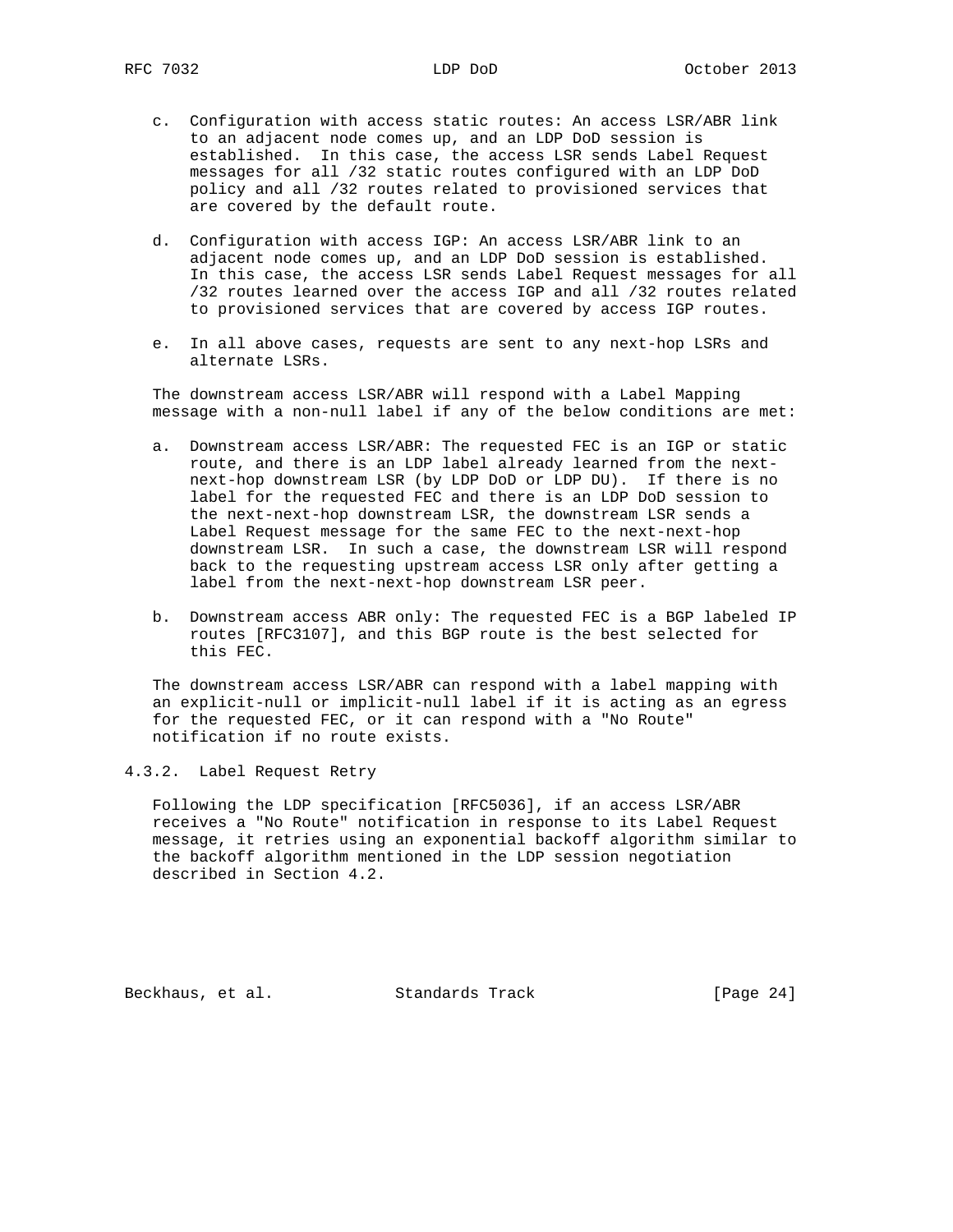If there is no response to the Label Request message sent, the LDP specification [RFC5036] (Section A.1.1) states that the LSR does not send another request for the same label to the peer and mandates that a duplicate Label Request be considered a protocol error and be dropped by the receiving LSR by sending a Notification message.

 Thus, if there is no response from the downstream peer, the access LSR/ABR does not send a duplicate Label Request message.

 If the static route corresponding to the FEC gets deleted or if the DoD request policy is modified to reject the FEC before receiving the Label Mapping message, then the access LSR/ABR sends a Label Abort message to the downstream LSR.

 To address the case of slower convergence resulting from described LDP behavior in line with the LDP specification [RFC5036], a new LDP TLV extension is proposed and described in Section 5.

4.4. Label Withdraw

 If an MPLS label on the downstream access LSR/ABR is no longer valid, the downstream access LSR/ABR withdraws this FEC/label binding from the upstream access LSR/ABR with the Label Withdraw message [RFC5036] with a specified label TLV or with an empty label TLV.

 The downstream access LSR/ABR withdraws a label for a specific FEC in the following cases:

- a. If an LDP DoD ingress label is associated with an outgoing label assigned by a labeled BGP route and this route is withdrawn.
- b. If an LDP DoD ingress label is associated with an outgoing label assigned by LDP (DoD or DU), and the IGP route is withdrawn from the RIB or the downstream LDP session is lost.
- c. If an LDP DoD ingress label is associated with an outgoing label assigned by LDP (DoD or DU) and the outgoing label is withdrawn by the downstream LSR.
- d. If an LDP DoD ingress label is associated with an outgoing label assigned by LDP (DoD or DU), the next hop in the route has changed, and
	- \* there is no LDP session to the new next hop. To minimize the probability of this, the access LSR/ABR implements LDP-IGP synchronization procedures as specified in [RFC5443].

Beckhaus, et al. Standards Track [Page 25]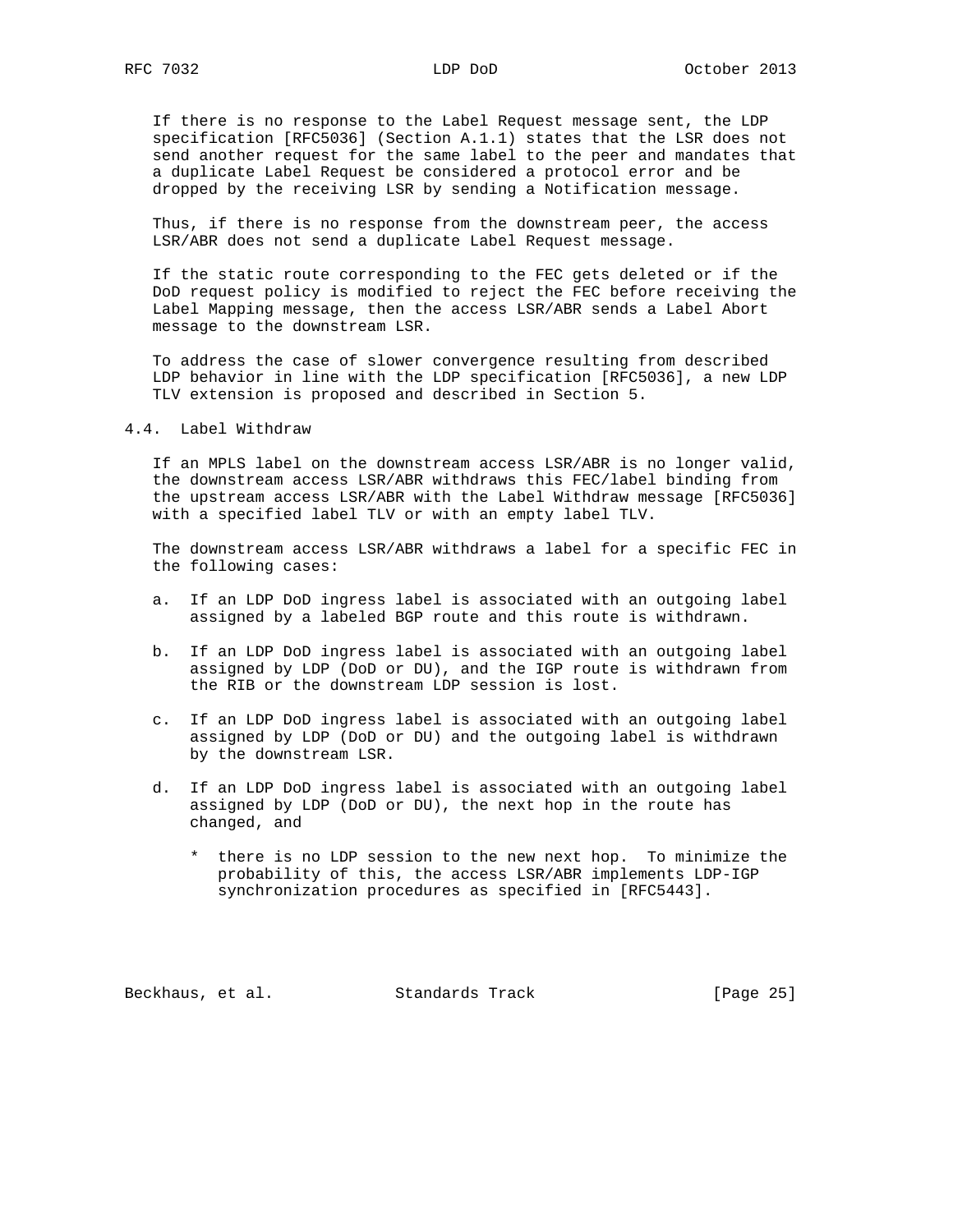- \* there is an LDP session but no label from a downstream LSR. See note below.
- e. If an access LSR/ABR is configured with a policy to reject exporting label mappings to an upstream LSR.

 The upstream access LSR/ABR responds to the Label Withdraw message with the Label Release message [RFC5036].

 After sending the Label Release message to the downstream access LSR/ABR, the upstream access LSR/ABR resends the Label Request message, assuming the upstream access LSR/ABR still requires the label.

 The downstream access LSR/ABR withdraws a label if the local route configuration (e.g., /32 loopback) is deleted.

 Note: For any events inducing next-hop change, a downstream access LSR/ABR attempts to converge the LSP locally before withdrawing the label from an upstream access LSR/ABR. For example, if the next hop changes for a particular FEC and if the new next hop allocates labels by the LDP DoD session, then the downstream access LSR/ABR sends a Label Request on the new next-hop session. If the downstream access LSR/ABR doesn't get a label mapping for some duration, then and only then does the downstream access LSR/ABR withdraw the upstream label.

# 4.5. Label Release

 If an access LSR/ABR no longer needs a label for a FEC, it sends a Label Release message [RFC5036] to the downstream access LSR/ABR with or without the label TLV.

 If an upstream access LSR/ABR receives an unsolicited label mapping on a DoD session, it releases the label by sending a Label Release message.

 The access LSR/ABR sends a Label Release message to the downstream LSR in the following cases:

- a. If it receives a Label Withdraw from the downstream access LSR/ABR.
- b. If the /32 static route with LDP DoD Label Request policy is deleted.
- c. If the service gets decommissioned and there is no corresponding /32 static route with LDP DoD Label Request policy configured.

Beckhaus, et al. Standards Track [Page 26]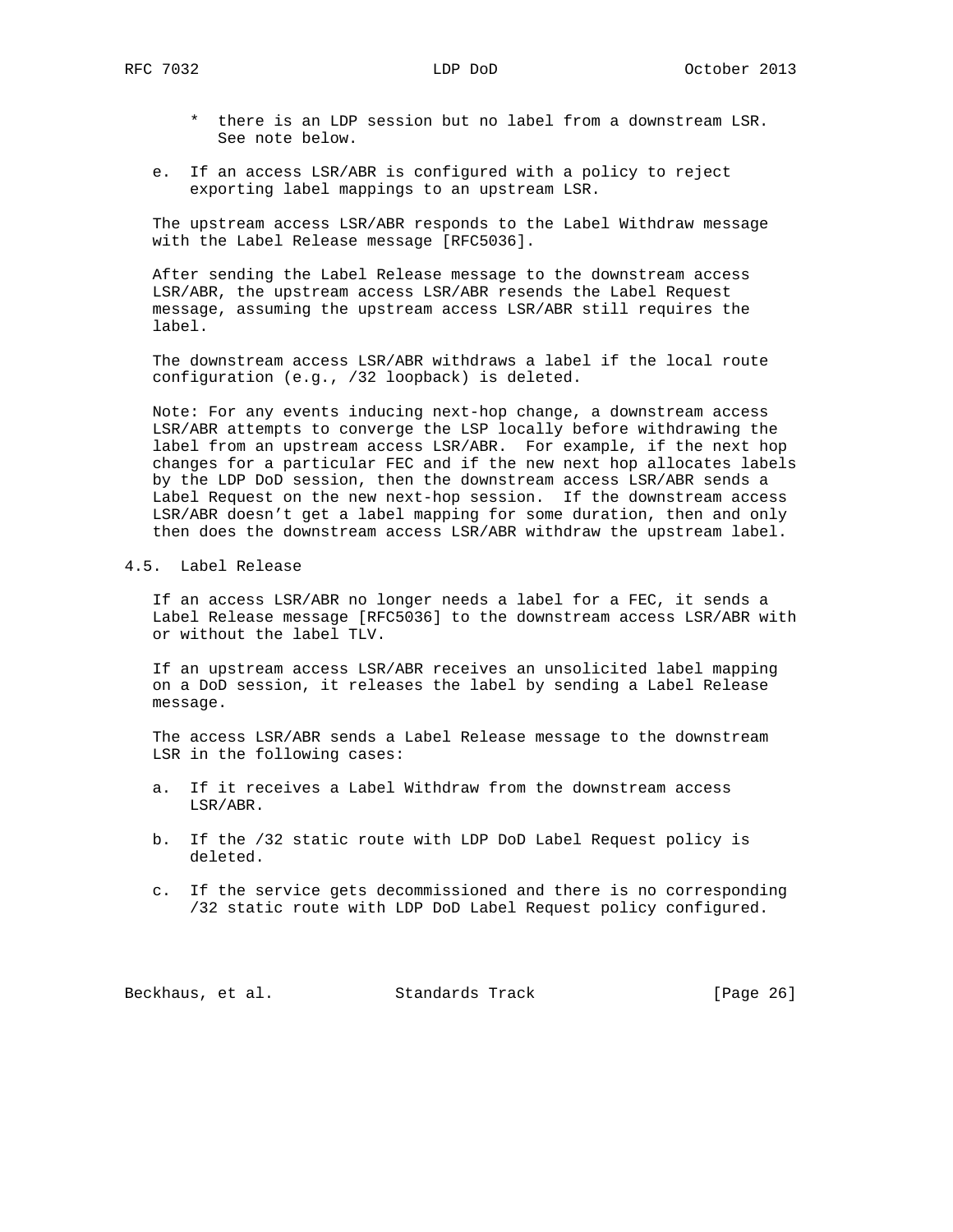- d. If the next hop in the route has changed and the label does not point to the best or alternate next hop.
- e. If it receives a Label Withdraw from a downstream DoD session.

## 4.6. Local-Repair

 To support local-repair with ECMP and IPFRR LFA, the access LSR/ABR requests labels on both the best next-hop and the alternate next-hop LDP DoD sessions, as specified in the Label Request procedures in Section 4.3. If remote LFA is enabled, the access LSR/ABR needs a label from its alternate next hop toward the PQ node and needs a label from the remote PQ node toward its FEC/destination [RLFA]. If the access LSR/ABR doesn't already know those labels, it requests them.

 This will enable the access LSR/ABR to pre-program the alternate forwarding path with the alternate label(s) and invoke the IPFRR LFA switchover procedure if the primary next-hop link fails.

5. LDP Extension for LDP DoD Fast-Up Convergence

 In some conditions, the exponential backoff algorithm usage described in Section 4.3.2 can result in a wait time that is longer than desired to get a successful LDP label-to-route mapping. An example is when a specific route is unavailable on the downstream LSR when the label mapping request from the upstream is received, but later comes back. In such a case, using the exponential backoff algorithm can result in a max delay wait time before the upstream LSR sends another LDP Label Request.

 This section describes an extension to the LDP DoD procedure to address fast-up convergence, and as such is to be treated as a normative reference. The downstream and upstream LSRs SHOULD implement this extension if fast-up convergence is desired.

 The extension consists of the upstream LSR indicating to the downstream LSR that the Label Request SHOULD be queued on the downstream LSR until the requested route is available.

Beckhaus, et al. Standards Track [Page 27]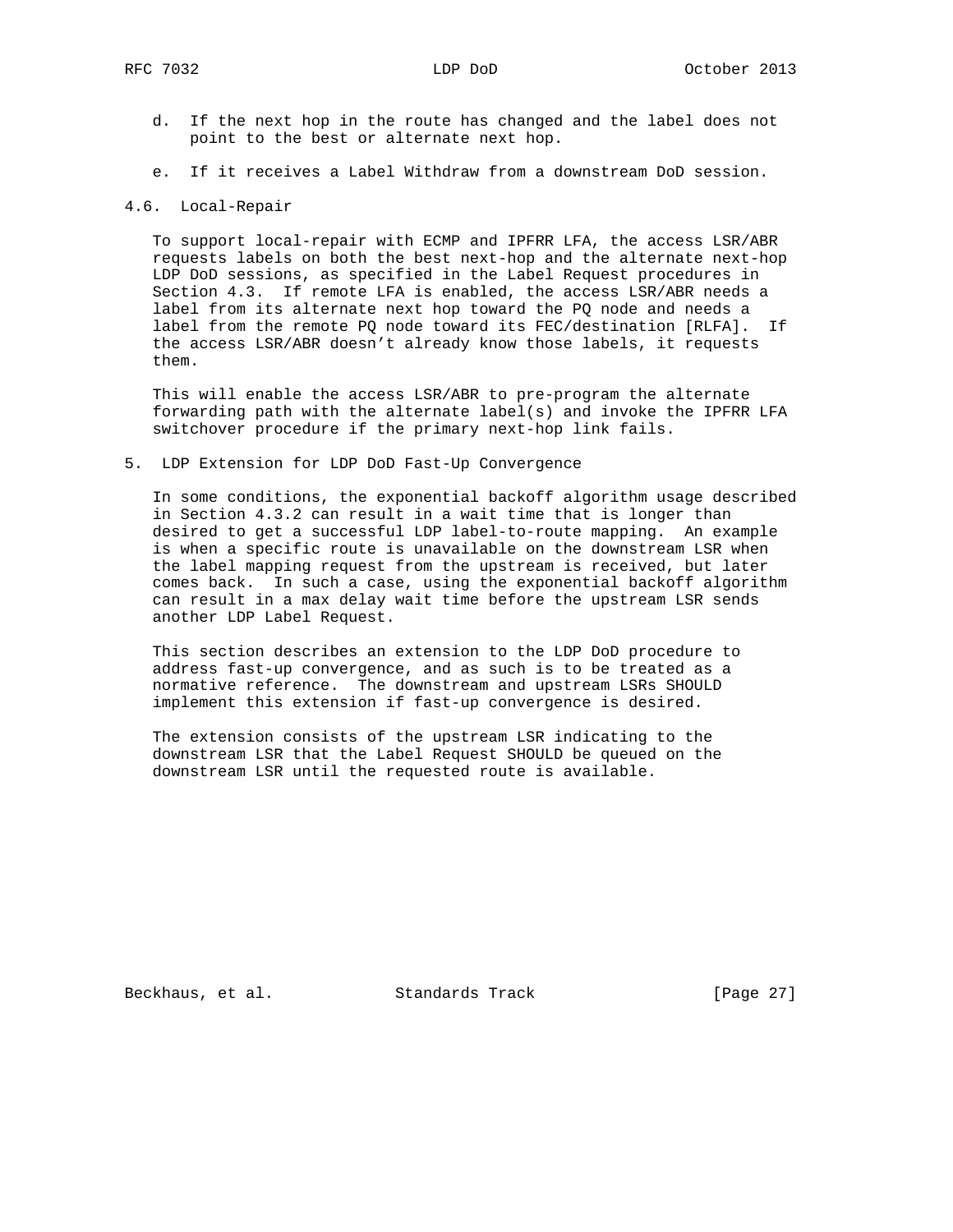To implement this behavior, a new Optional Parameter is defined for use in the Label Request message: Optional Parameter Length Value Queue Request TLV 0 see below 0  $1$   $2$   $3$  0 1 2 3 4 5 6 7 8 9 0 1 2 3 4 5 6 7 8 9 0 1 2 3 4 5 6 7 8 9 0 1 +-+-+-+-+-+-+-+-+-+-+-+-+-+-+-+-+-+-+-+-+-+-+-+-+-+-+-+-+-+-+-+-+ |1|0| Queue Request (0x0971) | Length (0x00) | +-+-+-+-+-+-+-+-+-+-+-+-+-+-+-+-+-+-+-+-+-+-+-+-+-+-+-+-+-+-+-+-+  $U$ -bit = 1 Unknown TLV bit. Upon receipt of an unknown TLV, due to the U-bit being set (=1), the unknown TLV MUST be silently ignored and the rest of the message processed as if the unknown TLV did not exist. In case the requested route is not available, the downstream LSR MUST ignore this unknown TLV and send a "No Route" notification back. This ensures backward compatibility.  $F-bit = 0$  Forward unknown TLV bit. This bit applies only when the U-bit is set and the LDP message containing the unknown TLV is to be forwarded. Due to the F-bit being clear (=0), the unknown TLV is not forwarded with the message. Type =  $0 \times 0971$  Queue Request TLV (allocated by IANA). Length =  $0x00$  Specifies the length of the Value field in octets. The specified operation is as follows. To benefit from the fast-up convergence improvement, the upstream LSR sends a Label Request message with a Queue Request TLV. If the downstream LSR supports the Queue Request TLV, it verifies if a route is available; if so, it replies with a label mapping as per existing LDP procedures. If the route is not available, the downstream LSR queues the request and replies as soon as the route becomes available. In the meantime, it does not send a "No Route" notification back. When sending a Label Request with the Queue Request TLV, the upstream LSR does not retry the Label Request

message if it does not receive a reply from its downstream peer.

Beckhaus, et al. Standards Track [Page 28]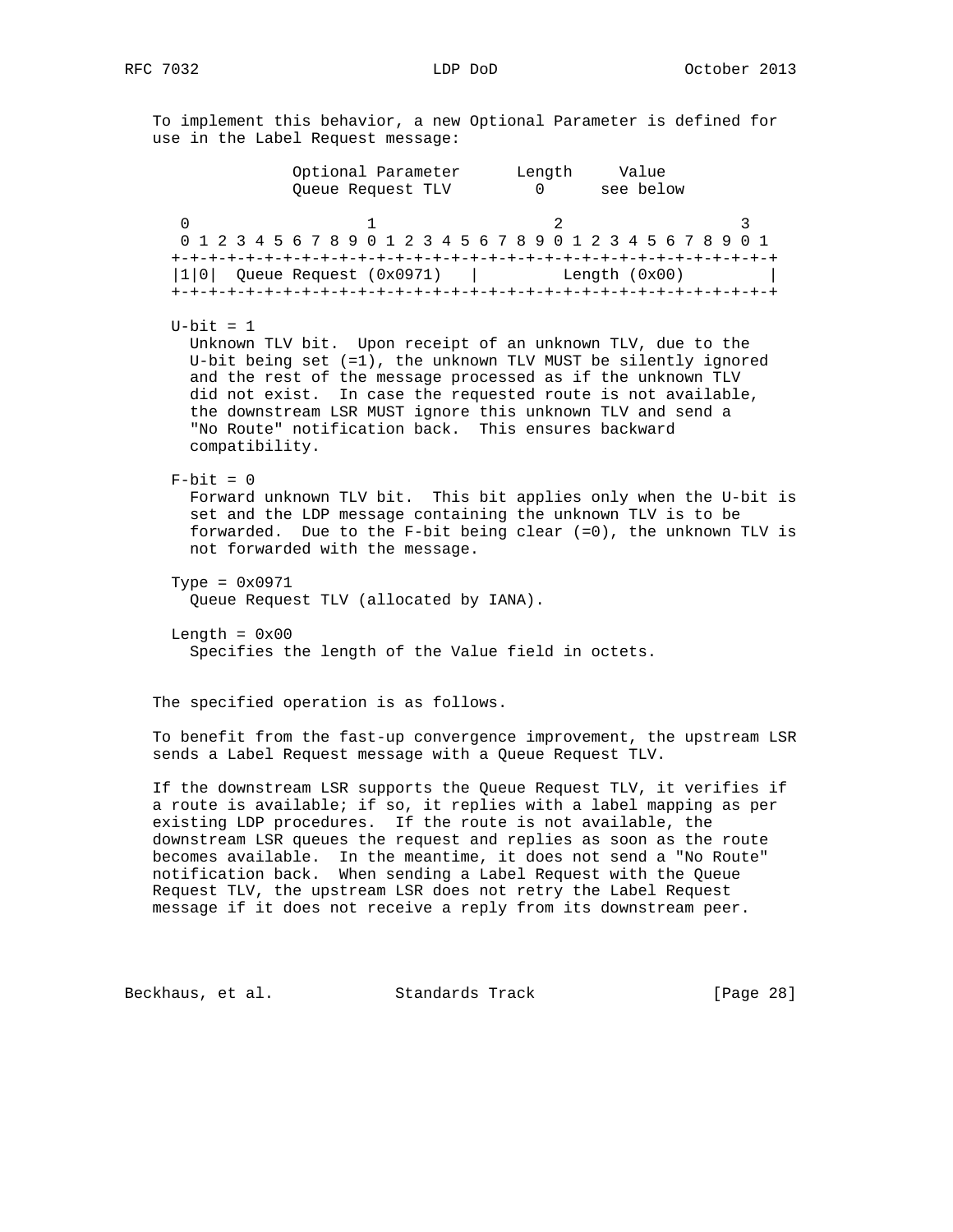If the upstream LSR wants to abort an outstanding Label Request while the Label Request is queued in the downstream LSR, the upstream LSR sends a Label Abort Request message, making the downstream LSR remove the original request from the queue and send back a Label Request Aborted notification [RFC5036].

 If the downstream LSR does not support the Queue Request TLV, and the requested route is not available, it ignores this unknown TLV and sends a "No Route" notification back, in line with [RFC5036]. In this case, the upstream LSR invokes the exponential backoff algorithm described in Section 4.3.2, following the LDP specification [RFC5036].

This procedure ensures backward compatibility.

- 6. IANA Considerations
- 6.1. LDP TLV Type

 This document uses a new Optional Parameter, Queue Request TLV, in the Label Request message defined in Section 5. IANA already maintains a registry of LDP parameters called the "TLV Type Name Space" registry, as defined by RFC 5036. The following assignment has been made:

> TLV type Description 0x0971 Queue Request TLV

7. Security Considerations

 MPLS LDP DoD deployment in the access network is subject to the same security threats as any MPLS LDP deployment. It is recommended that baseline security measures be considered, as described in "Security Framework for MPLS and GMPLS Networks" [RFC5920] and the LDP specification [RFC5036] including ensuring authenticity and integrity of LDP messages, as well as protection against spoofing and denial of-service attacks.

 Some deployments require increased measures of network security if a subset of access nodes are placed in locations with lower levels of physical security, e.g., street cabinets (common practice for Very high bit-rate Digital Subscriber Line (VDSL) access). In such cases, it is the responsibility of the system designer to take into account the physical security measures (environmental design, mechanical or electronic access control, intrusion detection) as well as monitoring and auditing measures (configuration and Operating System changes, reloads, route advertisements).

Beckhaus, et al. Standards Track [Page 29]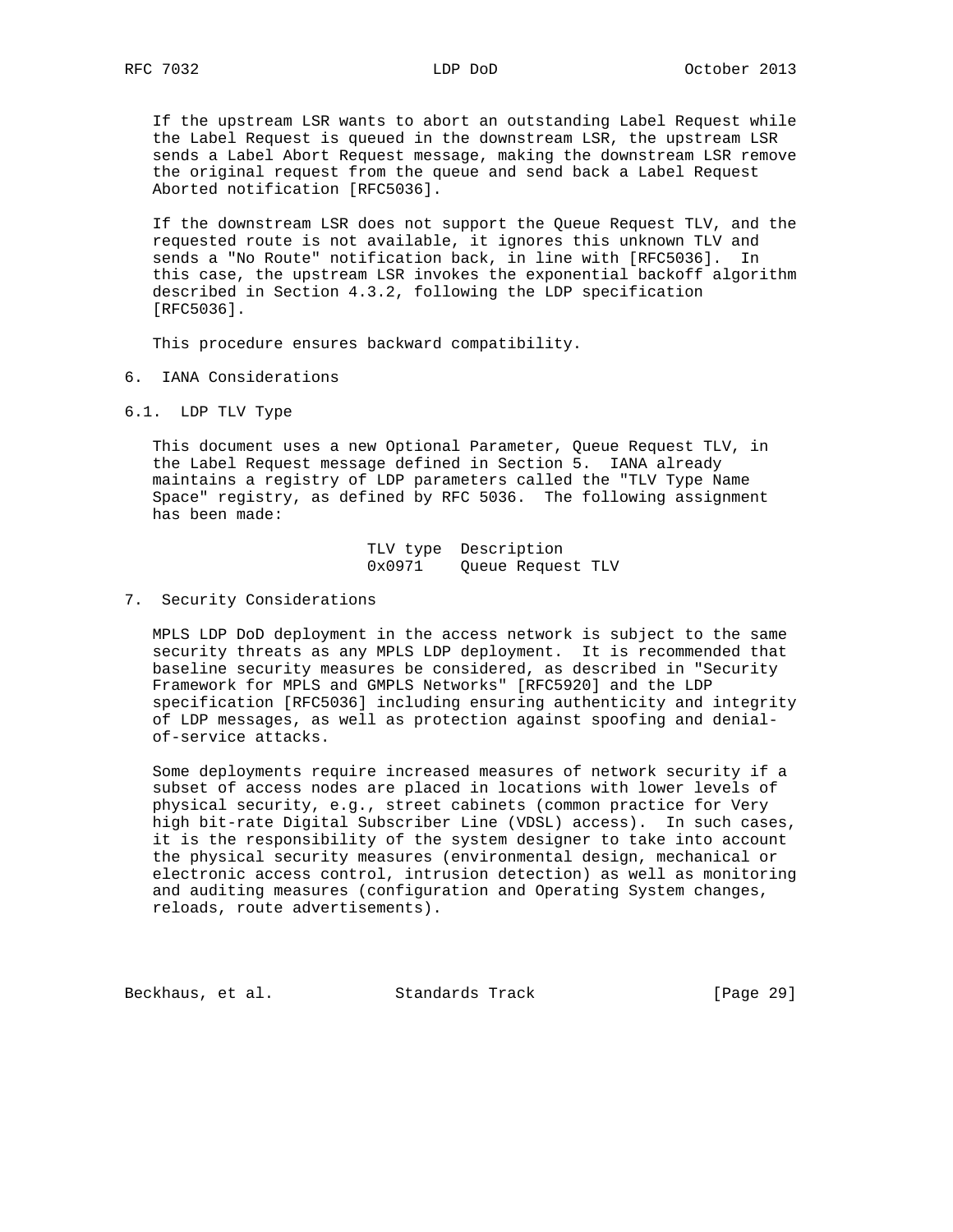But even with all this in mind, the designer still needs to consider network security risks and adequate measures arising from the lower level of physical security of those locations.

7.1. LDP DoD Native Security Properties

 MPLS LDP DoD operation is request driven, and unsolicited label mappings are not accepted by upstream LSRs by design. This inherently limits the potential of an unauthorized third party injecting unsolicited label mappings on the wire.

 This native security property enables an ABR LSR to act as a gateway to the MPLS network and to control the requests coming from any access LSR and prevent cases when the access LSR attempts to get access to an unauthorized FEC or remote LSR after being compromised.

 In the event that an access LSR gets compromised and manages to advertise a FEC belonging to another LSR (e.g., in order to 'steal' third-party data flows, or breach the privacy of a VPN), such an access LSR would also have to influence the routing decision for affected FECs on the ABR LSR to attract the flows. The following measures need to be considered on an ABR LSR to prevent such an event from occurring:

- a. Access with static routes: An access LSR cannot influence ABR LSR routing decisions due to the static nature of routing configuration, a native property of the design.
- b. Access with IGP access FEC "stealing": If the compromised access LSR is a leaf in the access topology (leaf node in topologies I1, I, V, Y described earlier), this will not have any adverse effect, due to the leaf IGP metrics being configured on the ABR LSR. If the compromised access LSR is a transit LSR in the access topology (transit node in topologies I, Y, U), it is only possible for this access LSR to attract traffic destined to the nodes upstream from it. Such a 'man-in-the-middle attack' can quickly be detected by upstream access LSRs not receiving traffic and by the LDP TCP session being lost.
- c. Access with IGP network FEC "stealing": The compromised access LSR can use IGP to advertise a "stolen" FEC prefix belonging to the network side. This case can be prevented by giving a better administrative preference to the BGP labeled IP routes versus access IGP routes.

 In summary, the native properties of MPLS in access design with LDP DoD prevent a number of security attacks and make their detection quick and straightforward.

Beckhaus, et al. Standards Track [Page 30]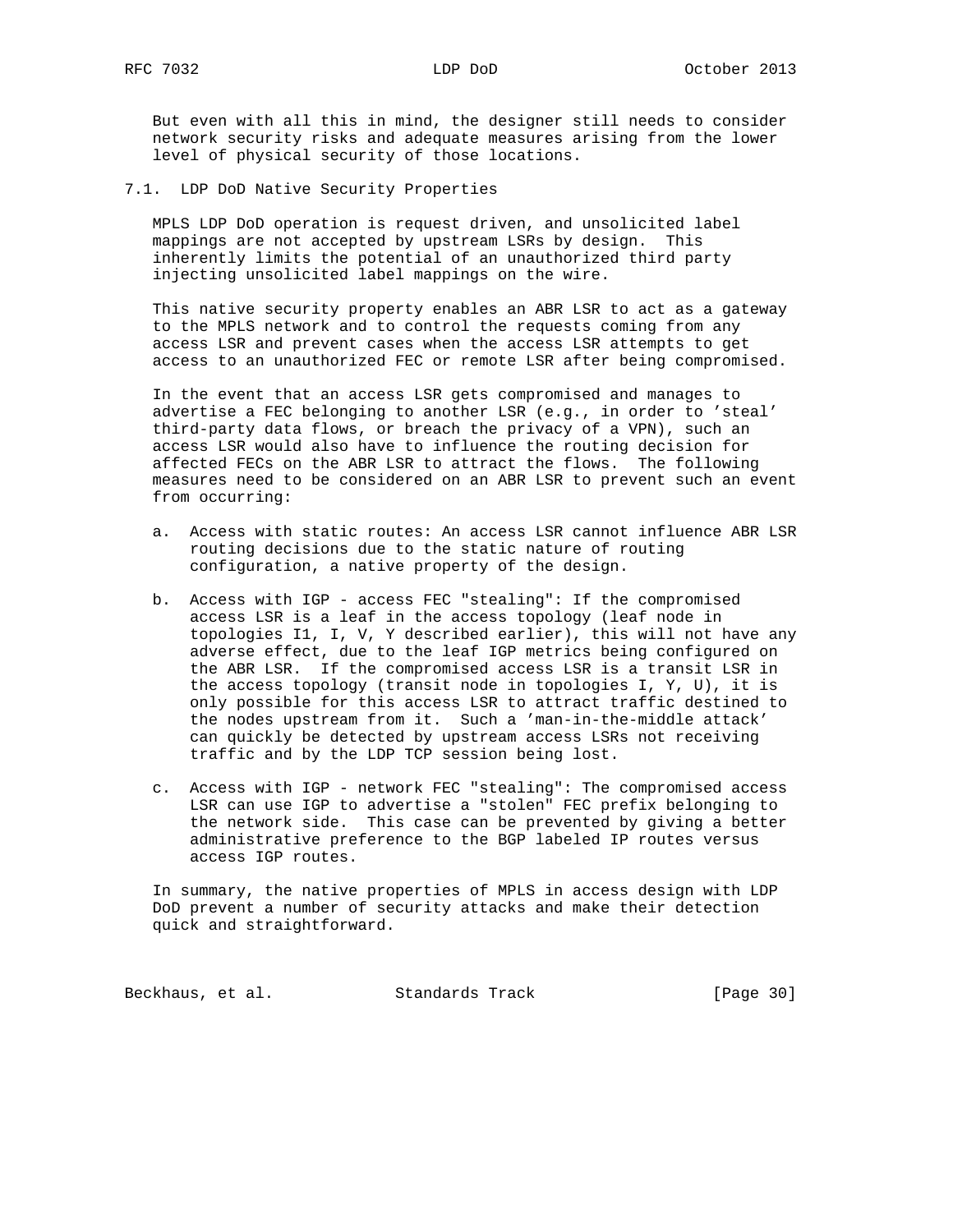The following two sections describe other security considerations applicable to general MPLS deployments in the access network.

7.2. Data-Plane Security

 Data-plane security risks applicable to the access MPLS network include:

- a. Labeled packets from a specific access LSR that are sent to an unauthorized destination.
- b. Unlabeled packets that are sent by an access LSR to remote network nodes.

 The following mechanisms apply to MPLS access design with LDP DoD that address listed data-plane security risks:

- 1. addressing (a): Access and ABR LSRs do not accept labeled packets over a particular data link, unless from the access or ABR LSR perspective this data link is known to attach to a trusted system based on control-plane security as described in Section 7.3 and the top label has been distributed to the upstream neighbor by the receiving access or ABR LSR.
- 2. addressing (a) The ABR LSR restricts network reachability for access devices to a subset of remote network LSRs, based on control-plane security as described in Section 7.3, FEC filters, and routing policy.
- 3. addressing (a): Control-plane authentication as described in Section 7.3 is used.
- 4. addressing (b): The ABR LSR restricts IP network reachability to and from the access LSR.
- 7.3. Control-Plane Security

 Similar to Inter-AS MPLS/VPN deployments [RFC4364], control-plane security is a prerequisite for data-plane security.

 To ensure control-plane security access, LDP DoD sessions are established only with LDP peers that are considered trusted from the local LSR perspective, meaning they are reachable over a data link that is known to attach to a trusted system based on employed authentication mechanism(s) on the local LSR.

Beckhaus, et al. Standards Track [Page 31]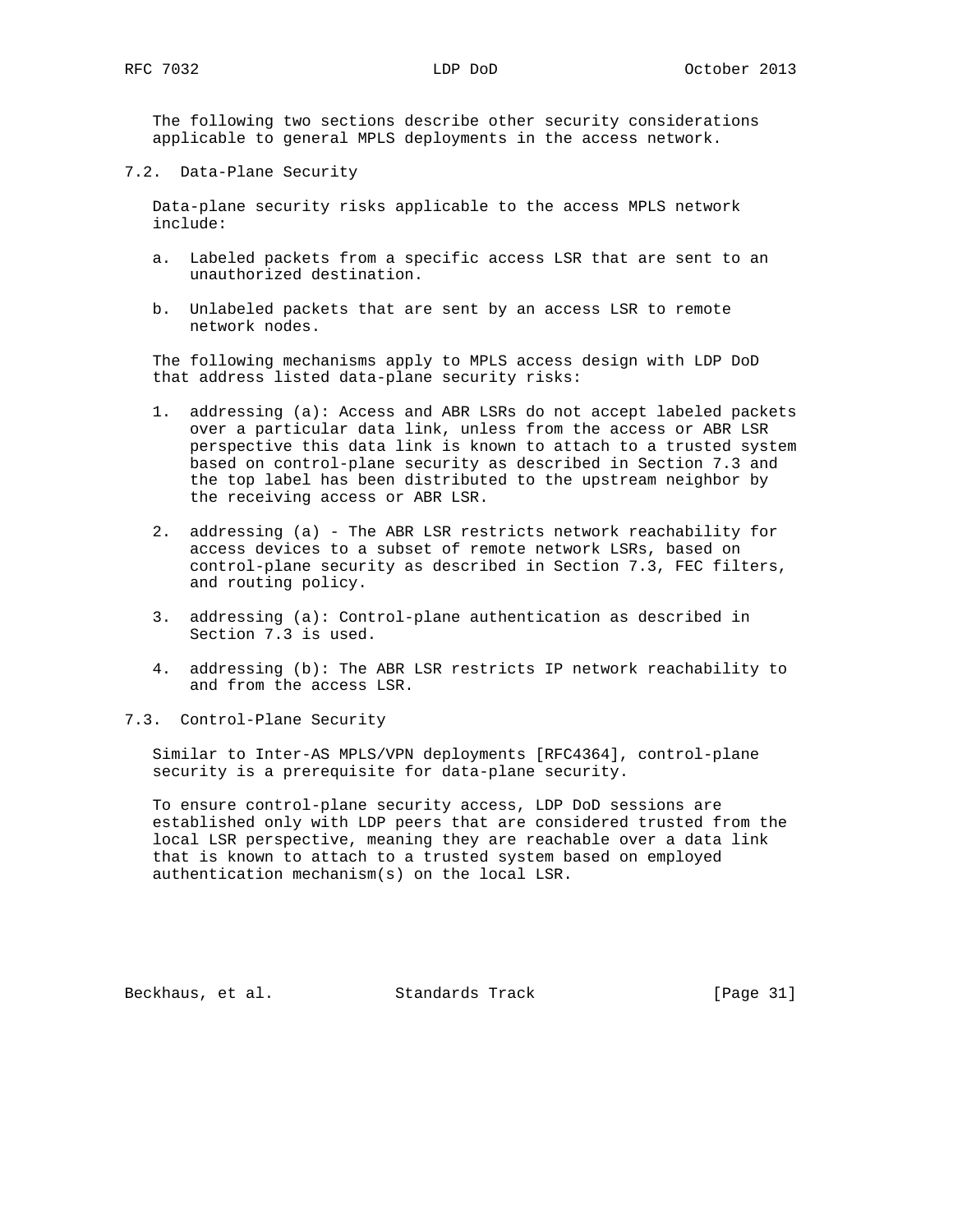The security of LDP sessions is analyzed in the LDP specification [RFC5036] and in [RFC6952] ("Analysis of BGP, LDP, PCEP, and MSDP Issues According to the Keying and Authentication for Routing Protocols (KARP) Design Guide"). Both documents state that LDP is subject to two different types of attacks: spoofing and denial-of service attacks.

 The threat of spoofed LDP Hello messages can be reduced by following guidelines listed in the LDP specification [RFC5036]: accepting Basic Hellos only on interfaces connected to trusted LSRs, ignoring Basic Hellos that are not addressed to all routers in this subnet multicast group, and using access lists. LDP Hello messages can also be secured using an optional Cryptographic Authentication TLV as specified in "LDP Hello Cryptographic Authentication" [CRYPTO-AUTH] that further reduces the threat of spoofing during the LDP discovery phase.

 Spoofing during the LDP session communication phase can be prevented by using the TCP Authentication Option (TCP-AO) [RFC5925], which uses a stronger hashing algorithm, e.g., SHA1 as compared to the traditionally used MD5 authentication. TCP-AO is recommended as being more secure as compared to the TCP/IP MD5 authentication option [RFC5925].

 The threat of a denial-of-service attack targeting a well-known UDP port for LDP discovery or a TCP port for LDP session establishment can be reduced by following the guidelines listed in [RFC5036] and in [RFC6952].

 Access IGP (if used) and any routing protocols used in the access network for signaling service routes also need to be secured following best practices in routing protocol security. Refer to the KARP IS-IS security analysis document [KARP-ISIS] and to [RFC6863] ("Analysis of OSPF Security According to the Keying and Authentication for Routing Protocols (KARP) Design Guide") for further analysis of security properties of IS-IS and OSPF IGP routing protocols.

### 8. Acknowledgements

 The authors would like to thank Nischal Sheth, Nitin Bahadur, Nicolai Leymann, George Swallow, Geraldine Calvignac, Ina Minei, Eric Gray, and Lizhong Jin for their suggestions and review. Additional thanks go to Adrian Farrel for thorough pre-publication review, and to Stephen Kent for review and guidance specifically for the security section.

Beckhaus, et al. Standards Track [Page 32]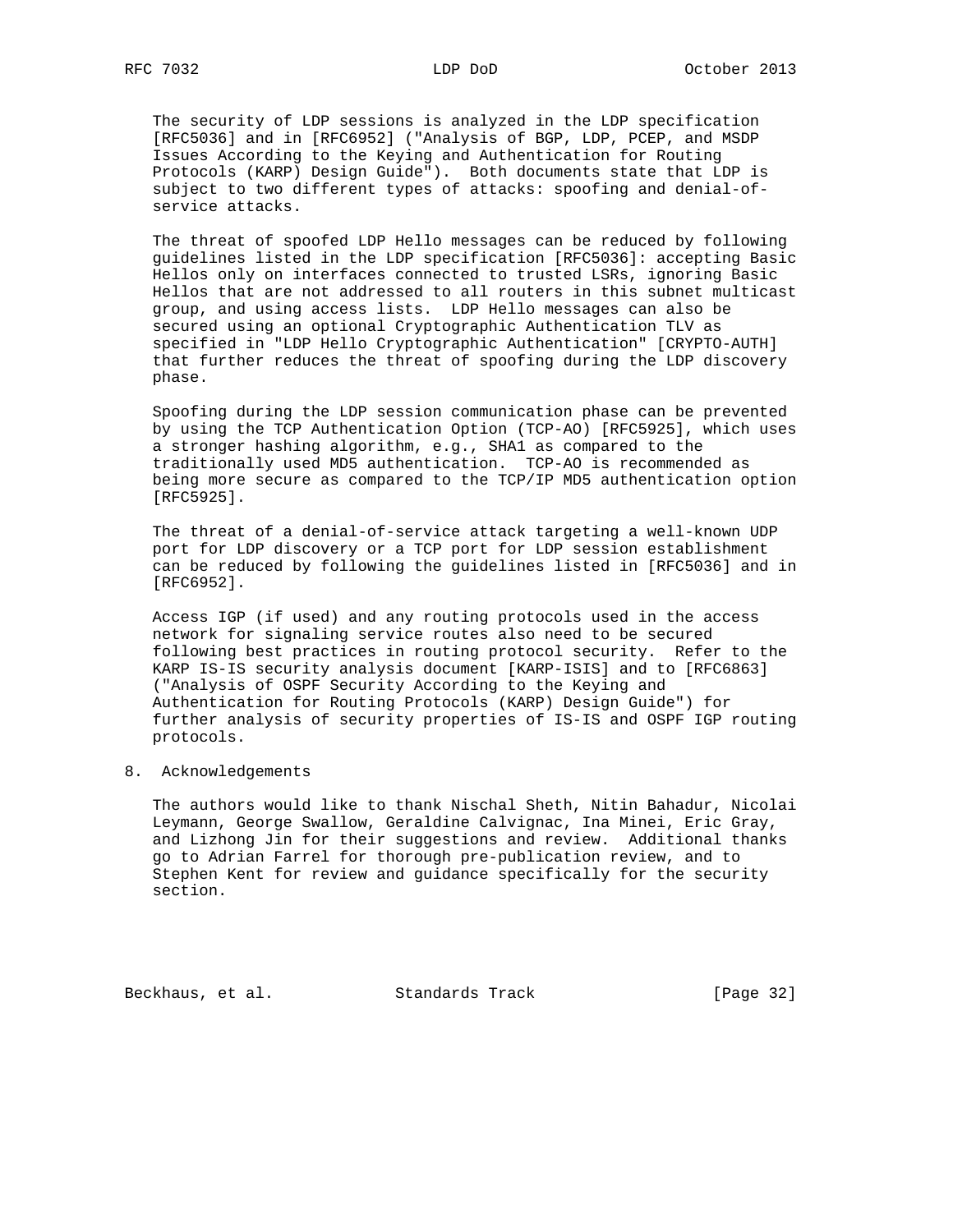# 9. References

- 9.1. Normative References
	- [RFC2119] Bradner, S., "Key words for use in RFCs to Indicate Requirement Levels", BCP 14, RFC 2119, March 1997.
	- [RFC3031] Rosen, E., Viswanathan, A., and R. Callon, "Multiprotocol Label Switching Architecture", RFC 3031, January 2001.
	- [RFC4364] Rosen, E. and Y. Rekhter, "BGP/MPLS IP Virtual Private Networks (VPNs)", RFC 4364, February 2006.
	- [RFC4447] Martini, L., Rosen, E., El-Aawar, N., Smith, T., and G. Heron, "Pseudowire Setup and Maintenance Using the Label Distribution Protocol (LDP)", RFC 4447, April 2006.
	- [RFC5036] Andersson, L., Minei, I., and B. Thomas, "LDP Specification", RFC 5036, October 2007.
	- [RFC5283] Decraene, B., Le Roux, JL., and I. Minei, "LDP Extension for Inter-Area Label Switched Paths (LSPs)", RFC 5283, July 2008.

# 9.2. Informative References

[CRYPTO-AUTH]

 Zheng, L., Chen, M., and M. Bhatia, "LDP Hello Cryptographic Authentication", Work in Progress, August 2013.

[KARP-ISIS]

 Chunduri, U., Tian, A., and W. Lu, "KARP IS-IS security analysis", Work in Progress, March 2013.

- [RFC3107] Rekhter, Y. and E. Rosen, "Carrying Label Information in BGP-4", RFC 3107, May 2001.
- [RFC5286] Atlas, A. and A. Zinin, "Basic Specification for IP Fast Reroute: Loop-Free Alternates", RFC 5286, September 2008.
- [RFC5443] Jork, M., Atlas, A., and L. Fang, "LDP IGP Synchronization", RFC 5443, March 2009.
- [RFC5920] Fang, L., "Security Framework for MPLS and GMPLS Networks", RFC 5920, July 2010.

Beckhaus, et al. Standards Track [Page 33]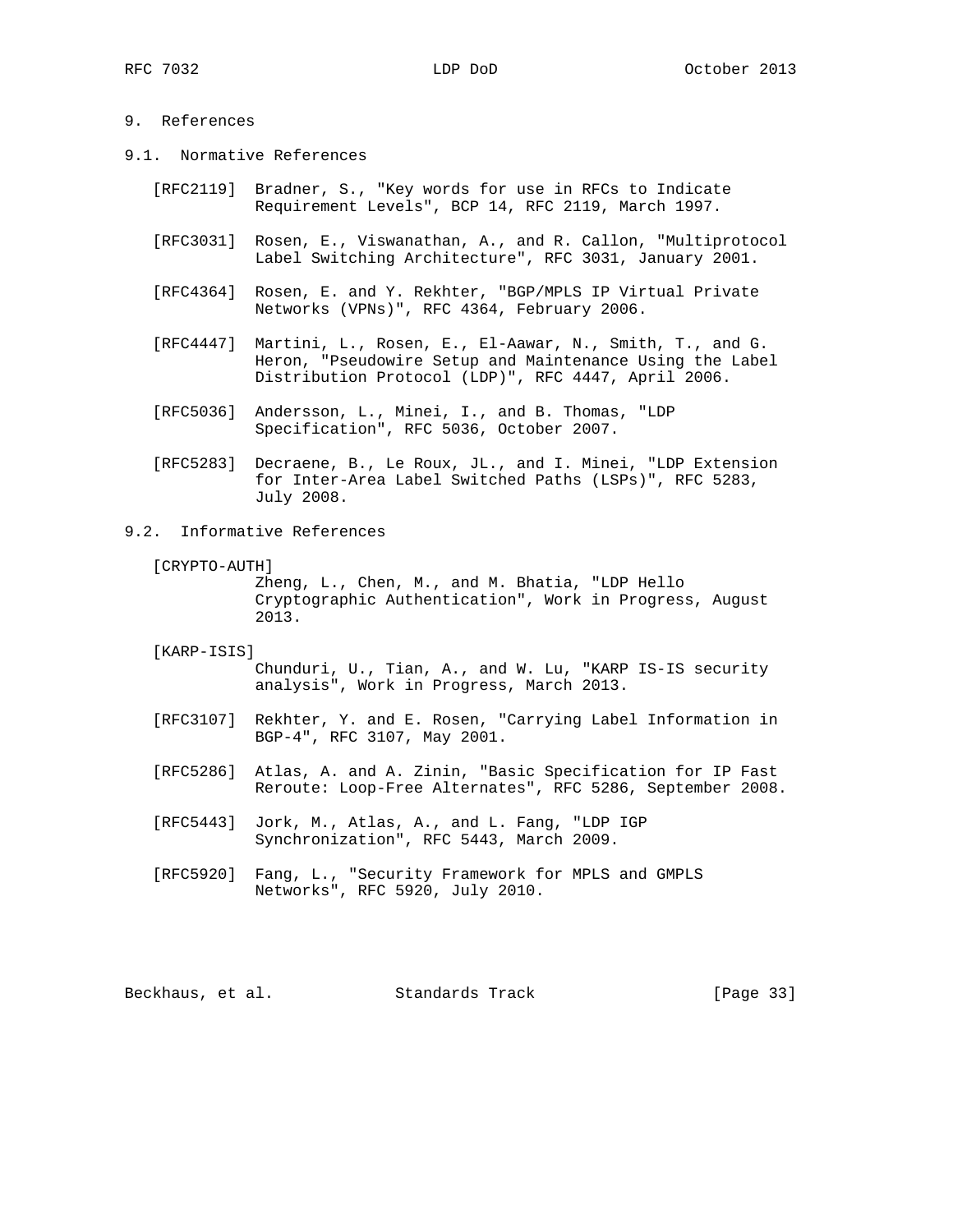- [RFC5925] Touch, J., Mankin, A., and R. Bonica, "The TCP Authentication Option", RFC 5925, June 2010.
- [RFC6863] Hartman, S. and D. Zhang, "Analysis of OSPF Security According to the Keying and Authentication for Routing Protocols (KARP) Design Guide", RFC 6863, March 2013.
- [RFC6952] Jethanandani, M., Patel, K., and L. Zheng, "Analysis of BGP, LDP, PCEP, and MSDP Issues According to the Keying and Authentication for Routing Protocols (KARP) Design Guide", RFC 6952, May 2013.
- [RLFA] Bryant, S., Filsfils, C., Previdi, S., Shand, M., and N. So, "Remote LFA FRR", Work in Progress, May 2013.

[SEAMLESS-MPLS]

 Leymann, N., Ed., Decraene, B., Filsfils, C., Konstantynowicz, M., Ed., and D. Steinberg, "Seamless MPLS Architecture", Work in Progress, July 2013.

Beckhaus, et al. Standards Track [Page 34]